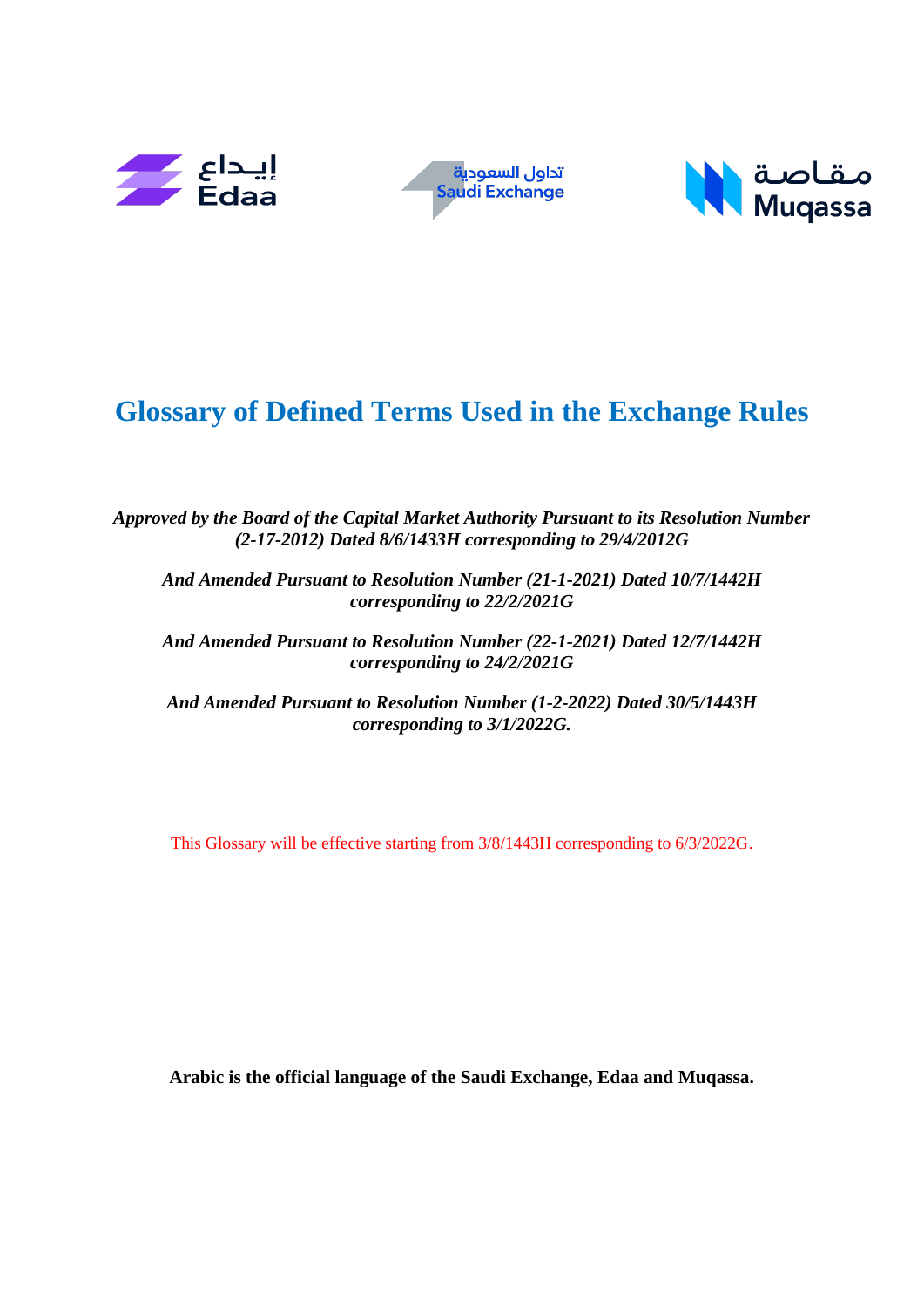## **Glossary of Defined Terms Used in the Exchange Rules**

Unless the contrary intention appears, the words and expressions in this Glossary shall have the meaning herein specified:

**Acquisition**: a transaction involving the purchase and/or sale of shares of a company listed on the Exchange through an Offer or a Private Transaction.

**Adjusted Settlement Limit:** The Custody Member's adjusted Cash Settlement Limit as specified by the Centre.

**Affected Transaction:** means any Cleared Transaction or open positions in the name of a Defaulting Clearing Member, including those arising from the clearing services provided by such Defaulting Clearing Member to its Clients.

**Affiliate:** a person who controls another person or is controlled by that other person, or who is under common control with that person by a third person. In any of the preceding, control could be direct or indirect.

**Affiliated Client:** means a Client which is an Affiliate of the Clearing Member providing it with clearing services.

**Application for registration and offer**: in the Listing Rules, means any application submitted to the Authority to register and/or offer securities of any type.

**Auction:** means the auction process operated by the Clearing House with respect to Affected Transactions of a Defaulting Clearing Member.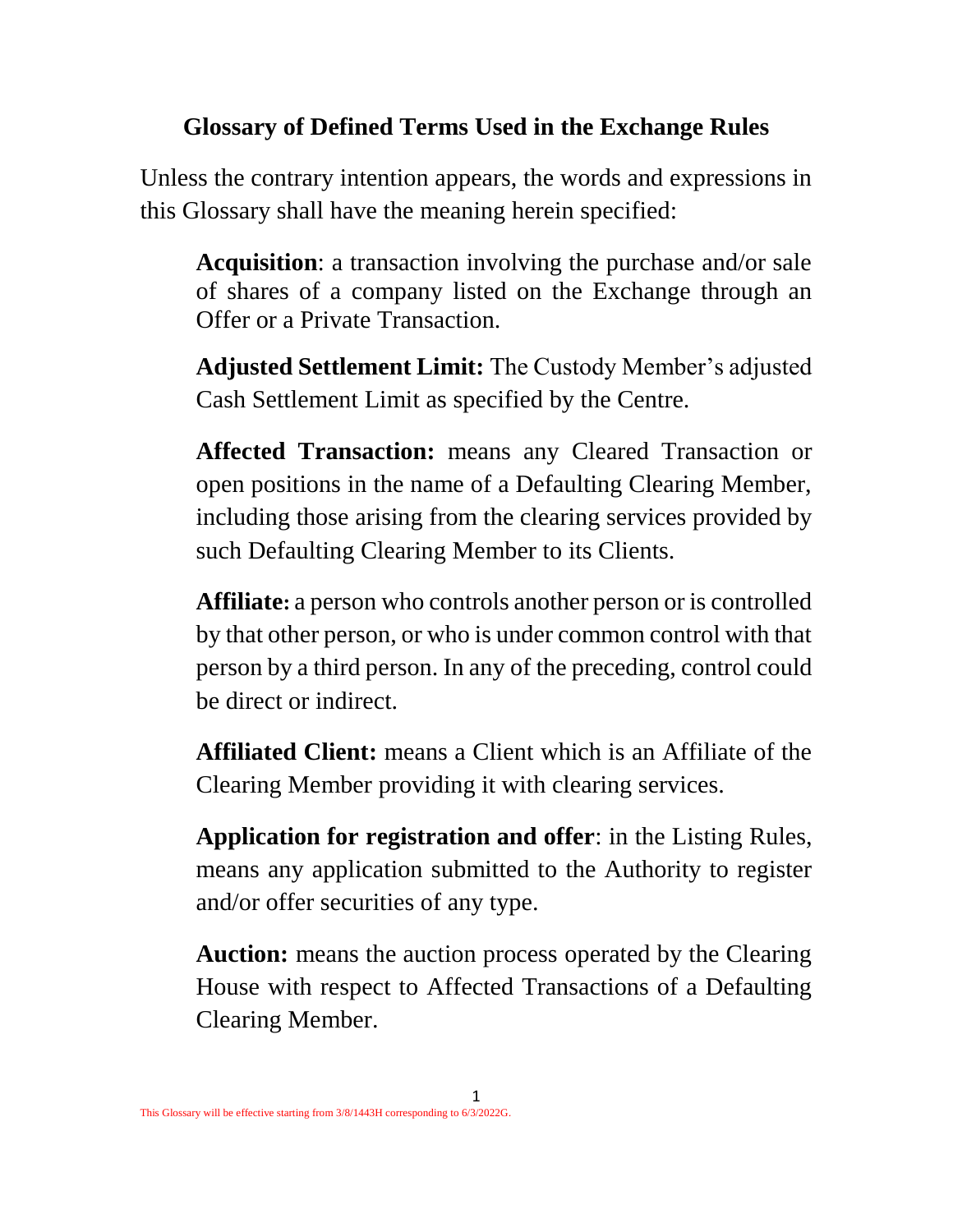**Auction Portfolio:** means a portfolio of Affected Transactions, as determined by the Clearing House.

**The Authority:** the Capital Market Authority, including (where the context permits) any committee, sub-committee, employee or agent to whom any function of the Authority may be delegated.

**Authorized Person:** means a Capital Market Institution.

**Authorised Persons Regulations:** means the Capital Market Institutions Regulations issued by the Board of the Authority.

**Available securities**: securities available for carrying out transactions including securities which have been purchased but not yet settled as determined by the Centre from time to time.

**Back-to-Back Obligation:** means a transaction between the Clearing Member and its Client, which is equal and opposite to the corresponding Cleared Transaction between the Clearing House and the Clearing Member. Under each Backto-Back Obligation the rights and obligations of each Clearing Member will be at least the same as the Clearing House under the Cleared Transaction (except that the Clearing House will be replaced by the Clearing Member).

**Backtesting:** means an ex-post comparison of observed outcomes with expected outcomes derived from the use of Initial margin models.

2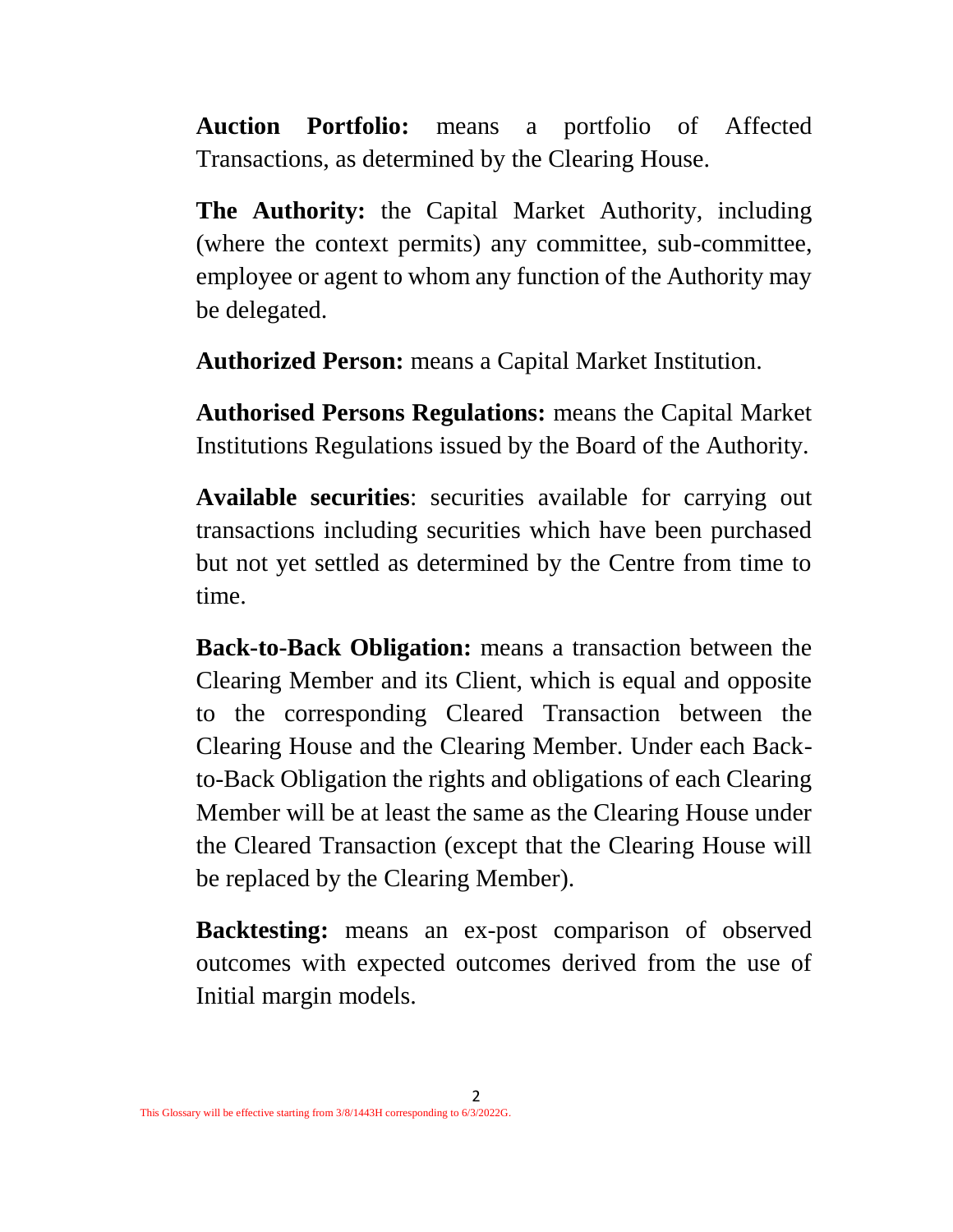**Banking Control Law:** means the Banking Control Law issued pursuant to the Royal Decree No. M/5 dated 22/2/1386H, and any amendment thereto.

**Bankruptcy Law:** the Bankruptcy Law issued by Royal Decree Number M/50 dated 28/5/1439H.

**Base Currency:** means Saudi Arabian Riyal, unless otherwise specified in the Clearing Procedures.

**Broker:** a Capital Market Institution Authorized to carry out the securities activity of dealing.

**Buyer:** the buyer party in a transaction.

**Buy-in process**: Means in the Trading and Membership Procedures. the mechanism specified by the Exchange for buying securities that includes optional buy-in process carried out by the Exchange Members. Means in the Clearing Procedures, the mechanism specified by the Clearing House for buying securities that includes the mandatory buy-in process carried out by the Clearing House.

**by way of security interest:** means any legal interest in security, other than by way of title transfer, created or otherwise arising by transfer, including a pledge or a mortgage.

**by way of title transfer:** means an agreement or arrangement, evidenced in writing, where: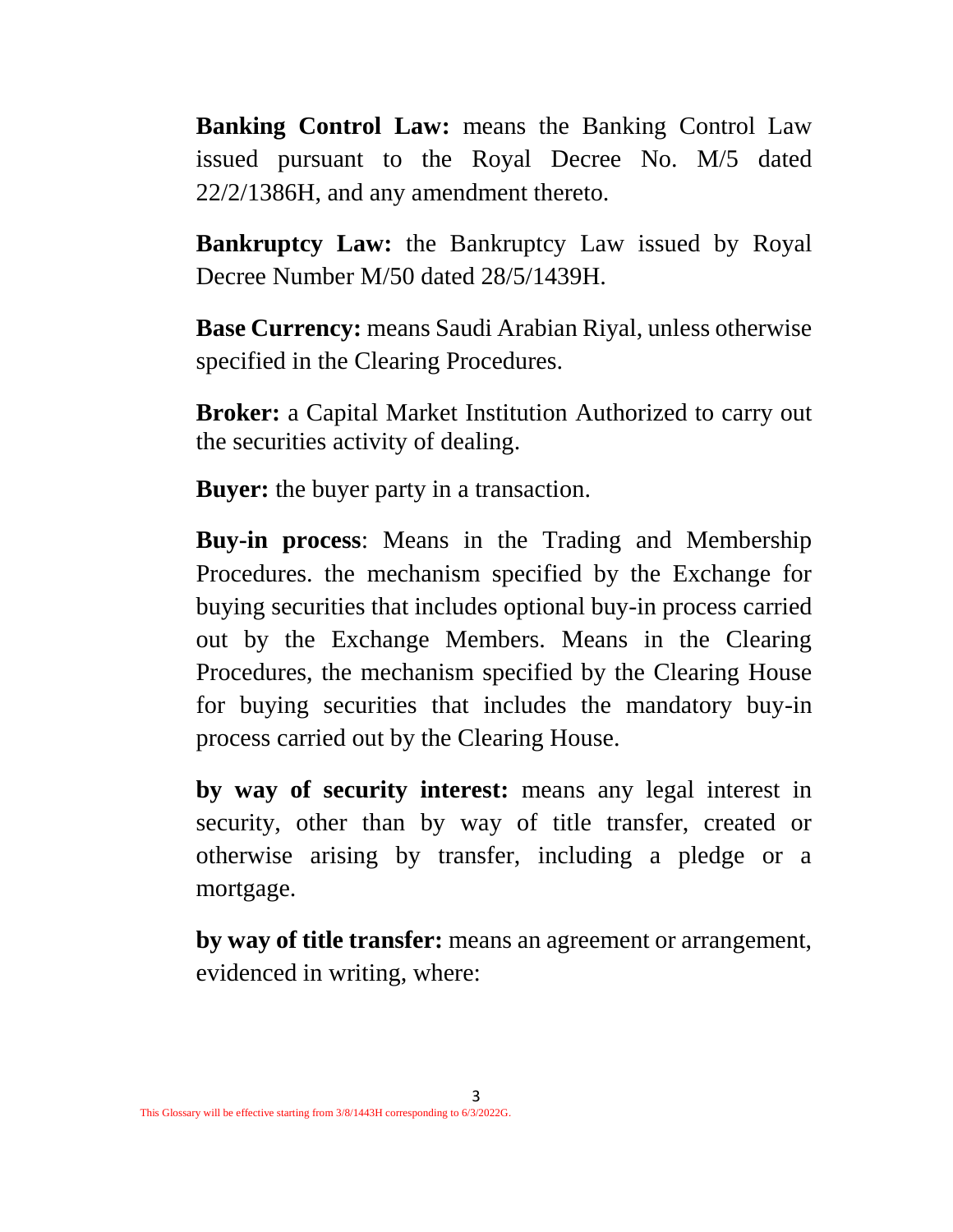- i. the purpose of the agreement or arrangement is to secure or otherwise cover the relevant financial obligations owed to the Collateral-taker; and
- ii. the Collateral-provider transfers legal and beneficial ownership in financial Collateral to a Collateral-taker on terms that when the relevant financial obligations are discharged, the Collateral-taker must transfer legal and beneficial ownership of equivalent financial Collateral to the Collateral-provider.

**Calendar day:** any day, whether or not such day is a business day.

**Capital:** means the assets of a Clearing Member funded by equity which are not otherwise encumbered and freely available.

**Capital Market Institution:** a person who is authorized by the Authority to carry out Securities business.

**Capital Market Institutions Regulations:** the Capital Market Institutions Regulations issued by the Board of the Authority.

**Capital Market Law:** the Capital Market Law issued pursuant to the Royal Decree No. (m/30) date 2/6/1424H, and any amendments thereto.

**Capitalisation issue:** an offer of further shares to existing shareholders, fully paid up out of the issuer's reserves, in proportion to existing shareholders holdings**.**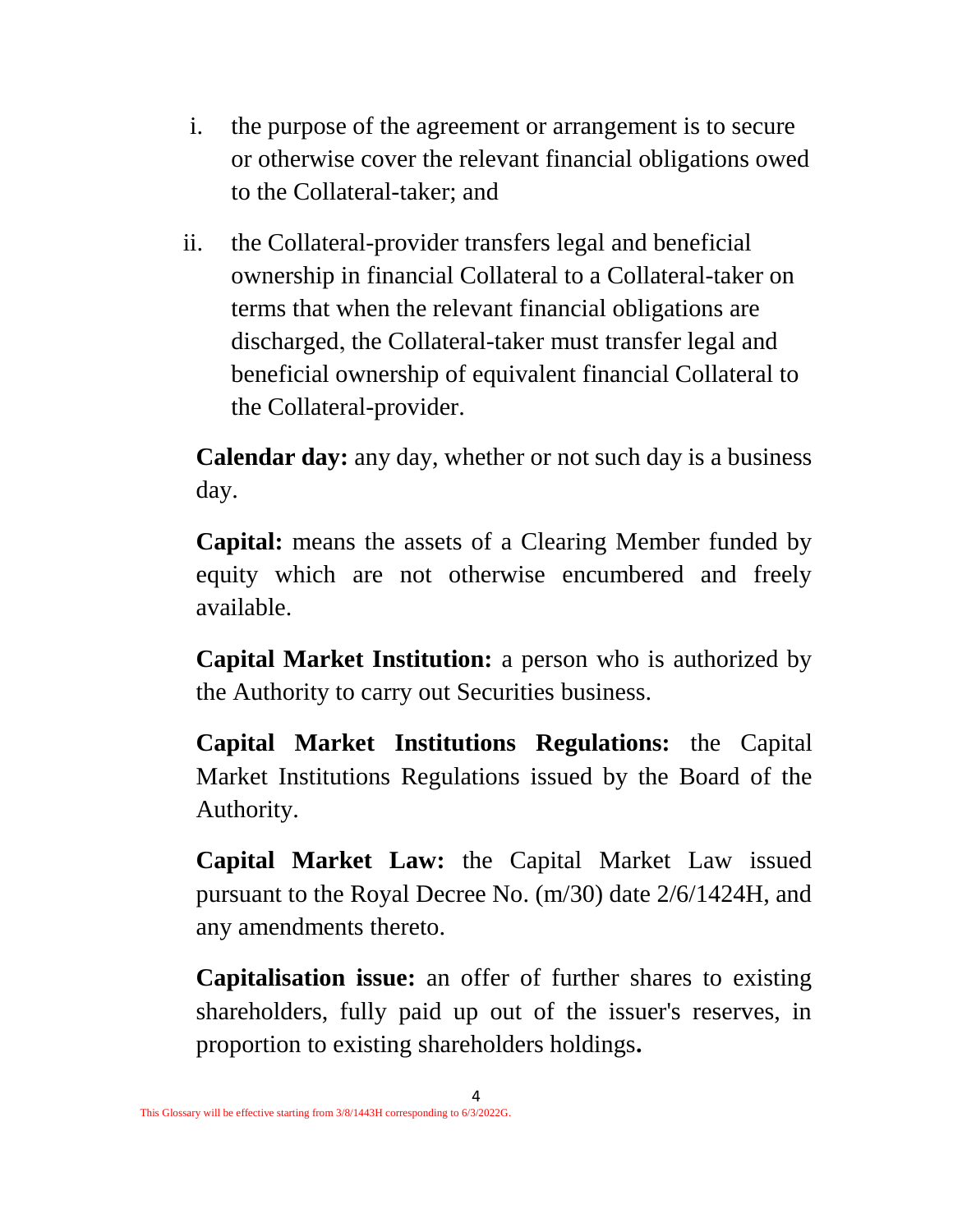**Capped Period:** means a period starting on the Day an Event of Default is declared, which is used to limit the replenishment of the resources used to cover a default, as further defined at Article 67 of the Securities Clearing Centre Rules.

**Carve Out**: is a type of Demerger transaction where the Listed Company sells off a portion of its assets, business or a subsidiary by transferring them as a whole, to one or several existing entities (acquiring legal entities) or to be newly formed, or to the public in return for cash or shares in the acquiring legal entity being granted to the Listed Company.

**Cash Account:** a cash account opened at the Settlement Member for the Custody Member or any of its clients as the context permits.

**Cash Settlement:** cash settlement of transactions in accordance with the provisions of Chapter two in Section three of the Securities Depository Centre Rules.

**Cash Settlement Headroom:** means a cash limit where the Settlement Member connected to a Custody Member shall be obliged to carry out cash settlement of all transactions which have been allocated to that Custody Member up to such cash limit.

**Cash Settlement Limit**: a cash limit as determined by the relevant settlement member for each Custody Member from time to time, as specified by the Centre.

**CCP Collateral Account:** a special account opened by the Securities Central Counterparty for the purpose of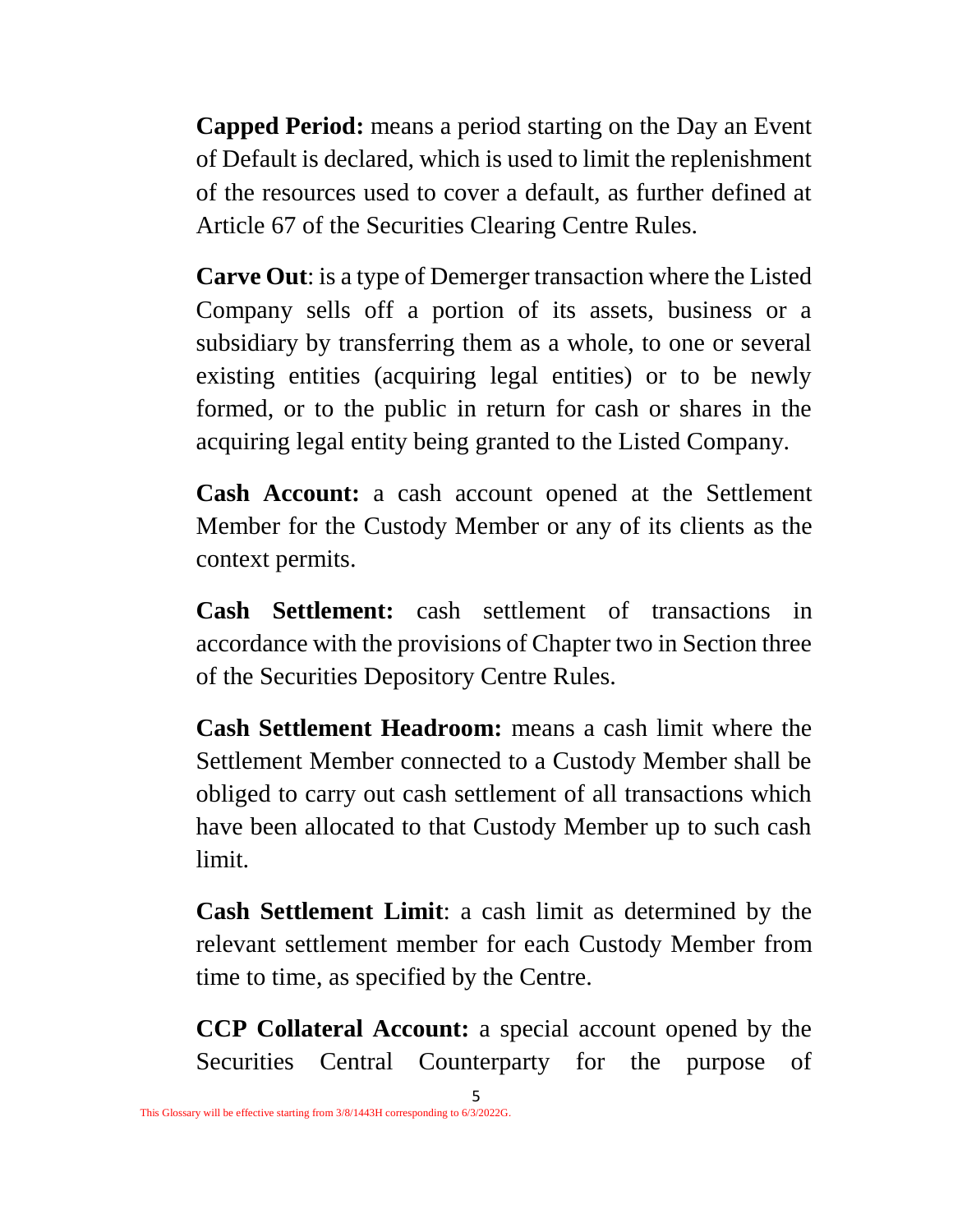collateralization in accordance with the provisions of the Securities Depository Centre Rules.

**CCP House Account:** a special account opened by the Securities Central Counterparty for the purpose of safekeeping of Securities or cash owned by Securities Central Counterparty in accordance with the provisions of the Securities Depository Centre Rules.

**CCP Settlement Pool Account:** a special account opened by the Securities Central Counterparty for the purpose of settlement in accordance with the provisions of the Securities Depository Centre Rules.

**The Centre or Depository Centre:** the Securities Depository Centre (Edaa) authorized by the Capital Market Authority as Depository Centre.

**Centre Account:** an account opened at the Centre, which securities depository, settlement of the transactions and any restriction can be executed and processed through.

**Centre Member:** a person who has obtained one of the Depository Centre membership categories in accordance with the provisions of the Securities Depository Centre Rules.

**CEO:** the chief executive officer, being any individual who heads the operations of any person and includes the managing director, the chief executive, the president of the company or equivalent.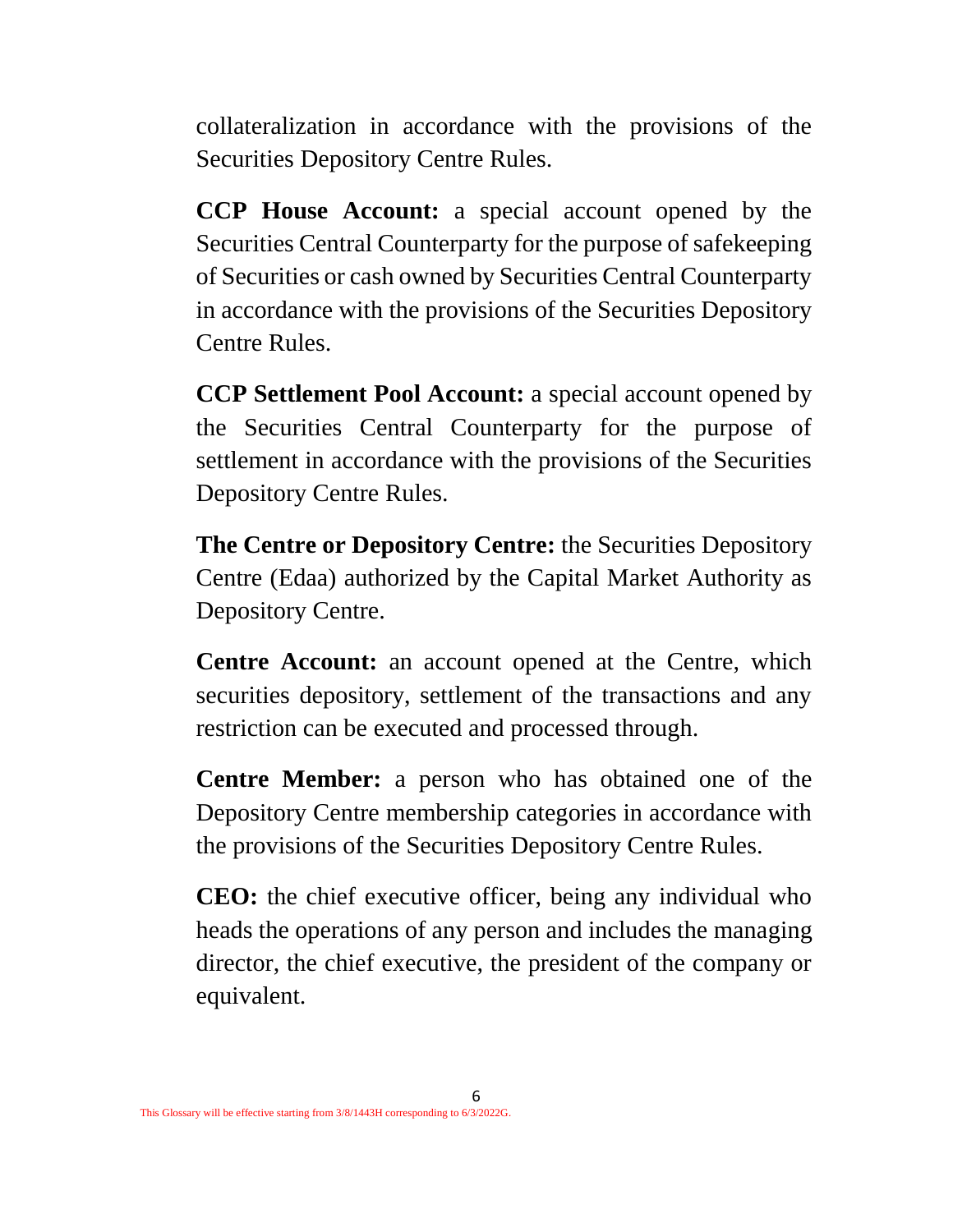**CFO:** any natural person who manages the financial affairs of any person, whether under the name of chief financial officer or finance manager or equivalent.

**Cleared Transaction:** means a transaction between the Clearing House and a Clearing Member arising in accordance with the Securities Clearing Centre Rules.

**Clearing Documentation:** means the Securities Clearing Centre Rules, the Clearing Procedures and the Membership Agreement, as each such document is amended from time to time.

**The Clearing House:** means the Securities Clearing Centre Company (Muqassa) authorised by the Authority as a Clearing Centre.

**Clearing House Account:** means the Position Account and the corresponding Collateral Account for each Relevant Transaction Type.

**Clearing House Applicable Percentage:** has the meaning given to it in Article 76 of the Securities Clearing Centre Rules.

**Clearing House Capital:** means the assets of the Clearing House funded by equity (including common stock, disclosed reserves or other retained earnings) which are not otherwise encumbered and freely available to cover the risks of operating as a Clearing House, which shall be disclosed by the Clearing House and which may change from time to time.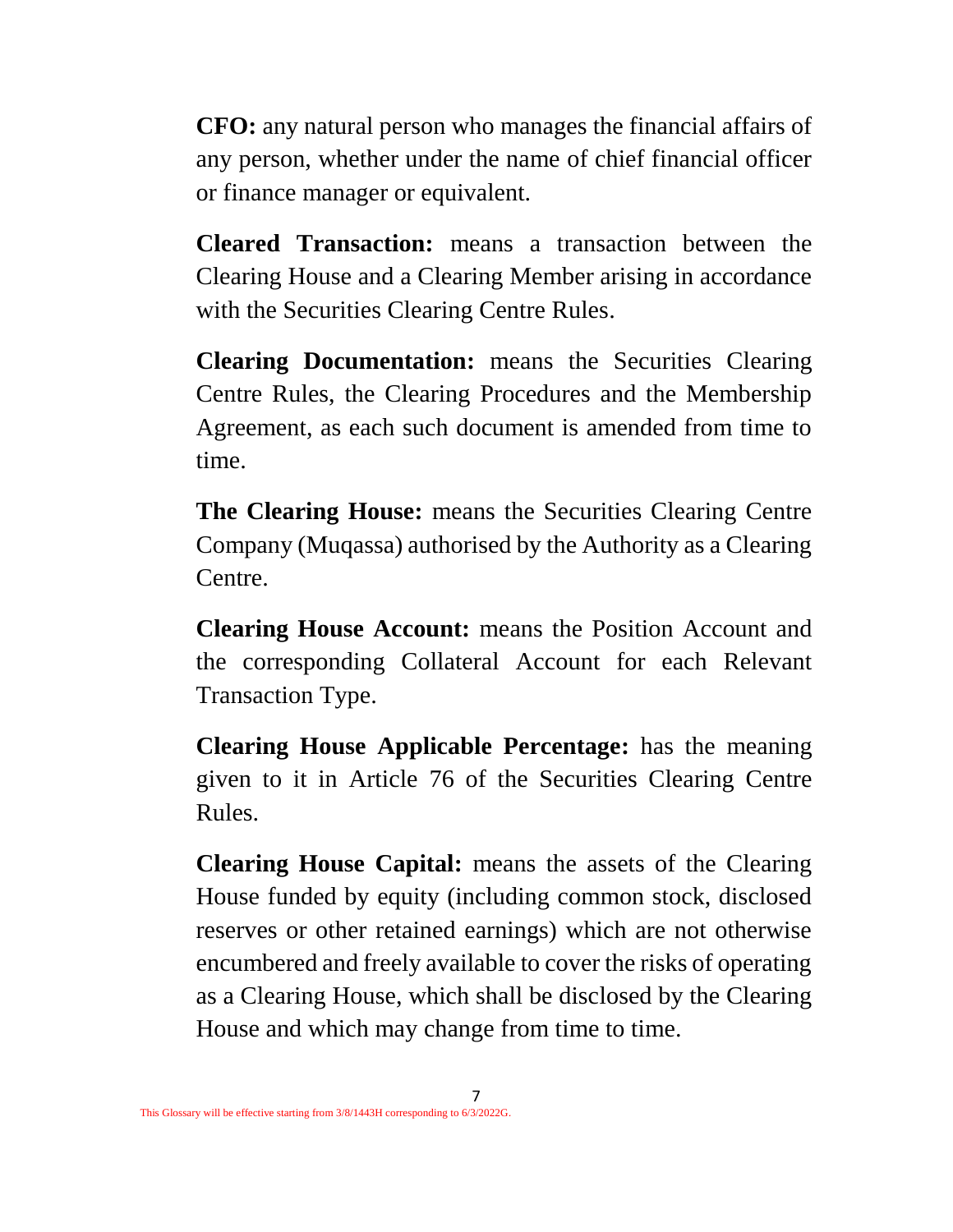**Clearing House Failure to Pay:** has the meaning given to it in Article 74 of the Securities Clearing Centre Rules.

**Clearing House's Skin-in-the-Game:** means a dedicated capital pool set aside by the Clearing House from its own resources, which is used in an Event of Default.

**Clearing Member:** means a Direct Clearing Member or a General Clearing Member.

**Clearing Membership:** means having the status of a Direct Clearing Member or a General Clearing Member.

**Clearing Member Trading Limit:** means, with respect to each Clearing Member, the limit imposed by the Clearing House on the transactions they may clear which have been traded on the Exchange.

**Clearing Organisation:** means any clearing organisation other than the Clearing House.

**Clearing Procedures:** means the procedures emerging from the Securities Clearing Centre Rules as amended from time to time.

**Clearing System:** means all electronic systems used by the Clearing House to clear Securities or any supporting system thereof.

**Client**: a person who potentially or actually receives services from a Capital Market Institution. And means in the Securities Clearing Centre Rules, any natural or legal person that is not a Clearing Member and has a contractual relationship with a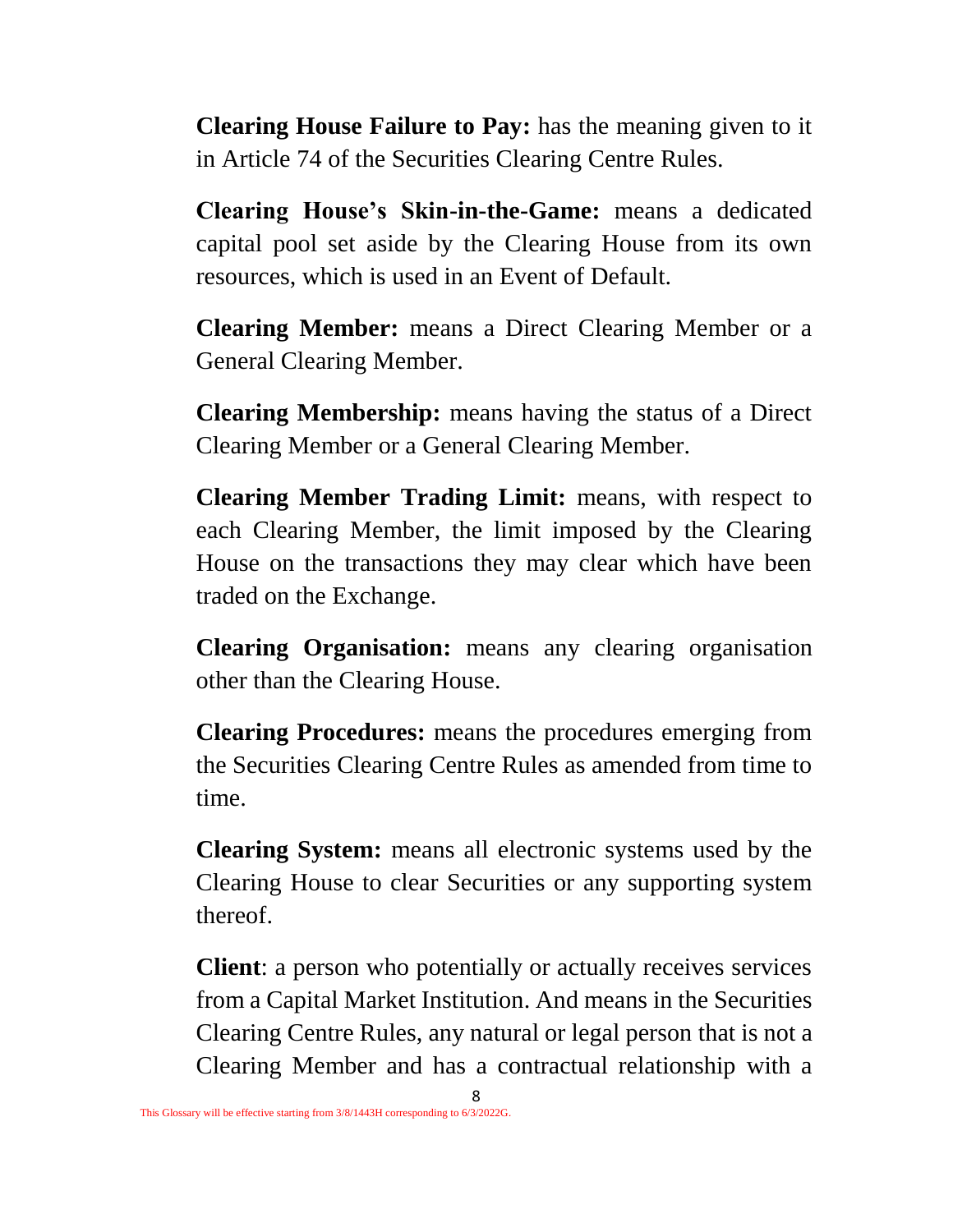Clearing Member which enables that person to clear its trades with the Clearing House.

**Client Account:** means a Client Position Account or a Client Collateral Account.

**Client Clearing Agreement:** means the agreement in prescribed form between a Clearing Member and its Client regulating the terms of the clearing service offered through the Clearing House.

**Client Collateral Account:** means an Individual Client Collateral Account or an Omnibus Client Collateral Account.

**Client Collateral Account Balance:** means the balance of the relevant Client Collateral Account held by the relevant Clearing Member on behalf of such Client, as adjusted by any payments made or received under the relevant Affected Transactions by the Clearing House during the period between the occurrence of the relevant Event of Default and the time immediately prior to porting of such Affected Transactions to a Replacement Clearing Member.

**Client Position Account:** means an Individual Client Position Account or an Omnibus Client Position Account.

**Closed-Ended Investment Traded Funds**: a Closed-Ended Investment Traded Funds which its units are publicly offered pursuant to the Closed-Ended Investment Traded Funds Instructions and for which an application for listing is submitted to the Exchange or where its units are listed on the Exchange.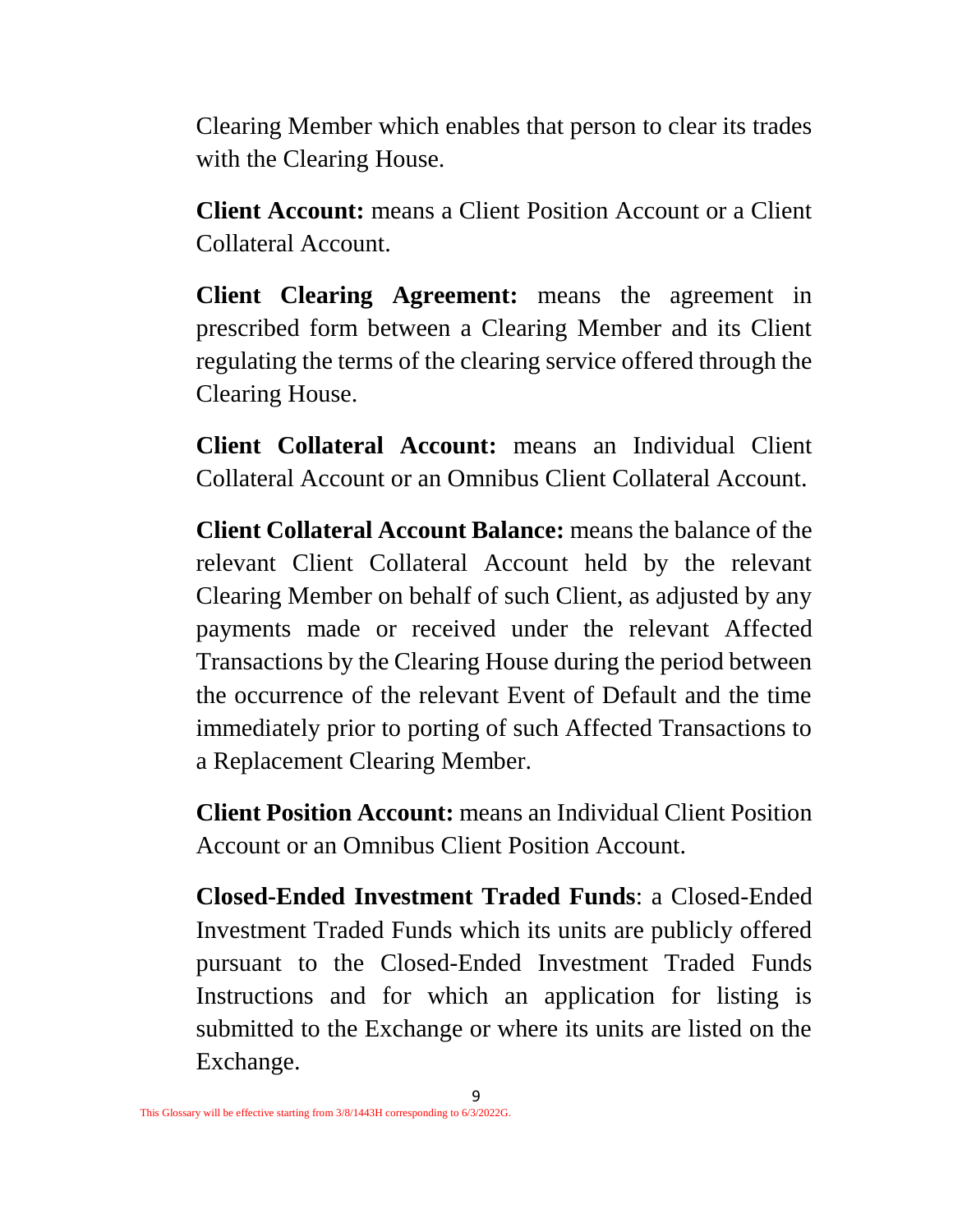**Closed-Ended Investment Traded Funds Instructions**: the Closed-Ended Investment Traded Funds Instructions issued by the Board of the Authority.

**Close-out period:** The time period from the last exchange of variation margin with a defaulted member until the defaulted member's positions are closed out.

**Closing Price:** The last price that a Security is traded for on the trading day, in accordance with the mechanism detailed in the Trading and Membership Procedures or the Derivatives Exchange Trading and Membership Procedures (where applicable).

**Collateral**: money or assets which have been paid for in full by a client and which are held by the Capital Market Institution or under its charge, either for its own account or under the terms of a deposit, pledge or other pledge arrangement. And means in the Securities Clearing Center Rules, money, securities and other assets (including third-party commitments) which the Clearing House may designate from time to time as permissible to satisfy Margin or Default Fund Contribution demands and secure the positions of the Clearing Member.

**The Committee:** the Committee for the Resolution of Securities Disputes.

**Companies Law:** the Companies' Law issued by Royal Decree Number M/3 dated 28/1/1437H.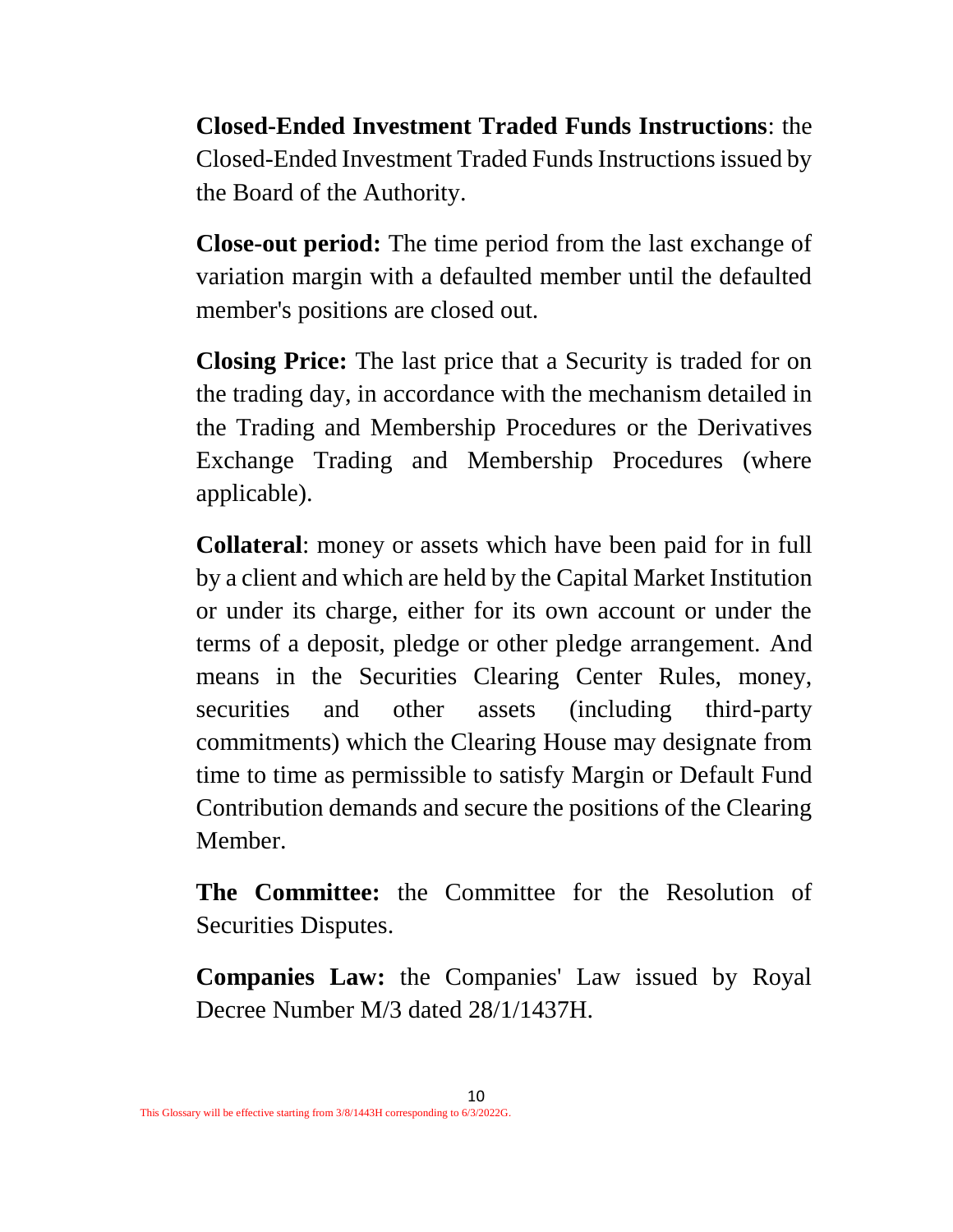**Control:** means the ability to influence the actions or decisions of another person through, whether directly or indirectly, alone or with a relative or Affiliate:

- i. holding 30% or more of the voting rights in a company; or
- ii. having the right to appoint 30% or more of the members of the governing body

"Controller" shall be construed accordingly.

**Convertible Securities:** a security that entitles its holder the right against its issuer to be exchanged for another security.

**Corporate actions**: in the Security Depository Centre Rules, actions taken by the issuer which lead to:

- i. increasing or decreasing the number of its issued securities or changing its nominal value; or
- ii. any distributions of cash.

and other than in the Security Depository Centre Rules, actions taken by an issuer which lead to increasing or decreasing the number of its issued securities or changing its nominal value.

**Current Contracts:** The contract that expires in the nearest date.

**Custodian:** a Capital Market Institution who is authorised under the Capital Market Institutions Regulations to conduct the securities activity of custody.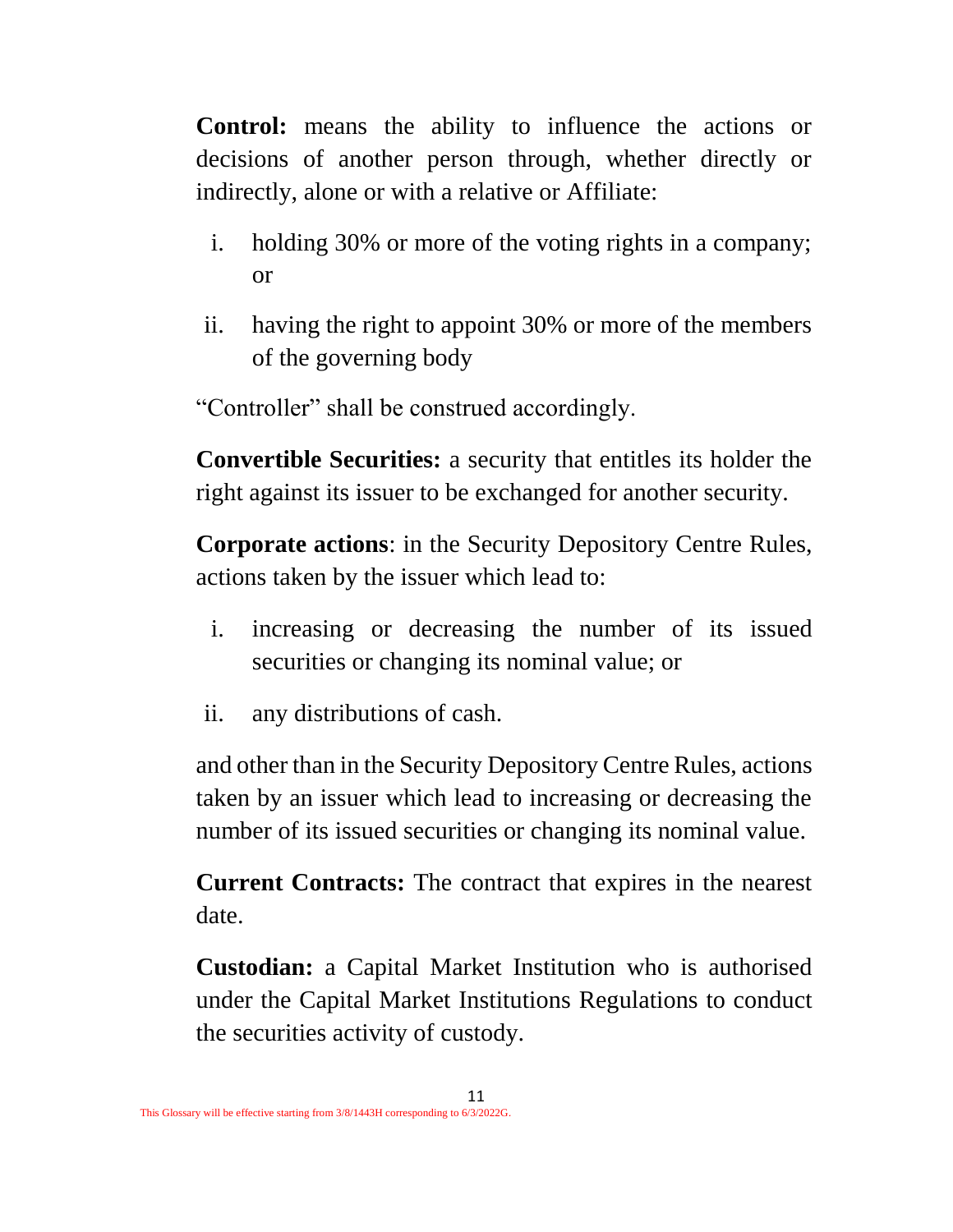**Custody**: the securities activity specified in paragraph (5) of Article 2 of the Securities Business Regulations.

**Custody Member:** a Capital Market institution who has obtained the Centre membership of custody category.

**Custody Member Account:** a Centre Account opened through a Custody Member for the member or its clients.

**Day:** a business day in the Kingdom in accordance with the official working days of the Exchange.

**Debt Instrument:** a tradable instrument creating or acknowledging indebtedness issued by companies, the government, public institutions or public organizations.

**Default Fund:** means the resources available to the Clearing House comprised of assets contributed by Clearing Members that may be used by the Clearing House in certain circumstances during the Default Management Process to cover losses or liquidity pressures resulting from Events of Default relating to Clearing Members. To the extent more than one Default Fund is established, the resources of each Default Fund shall be available to cover the Relevant Transaction Type.

**Default Fund Account:** has the meaning given to it in Article 34 of the Securities Clearing Centre Rules.

**Default Fund Contribution:** means, with respect to each Default Fund and each Clearing Member which participates in such Default Fund, the aggregate of the Upfront Default Fund

12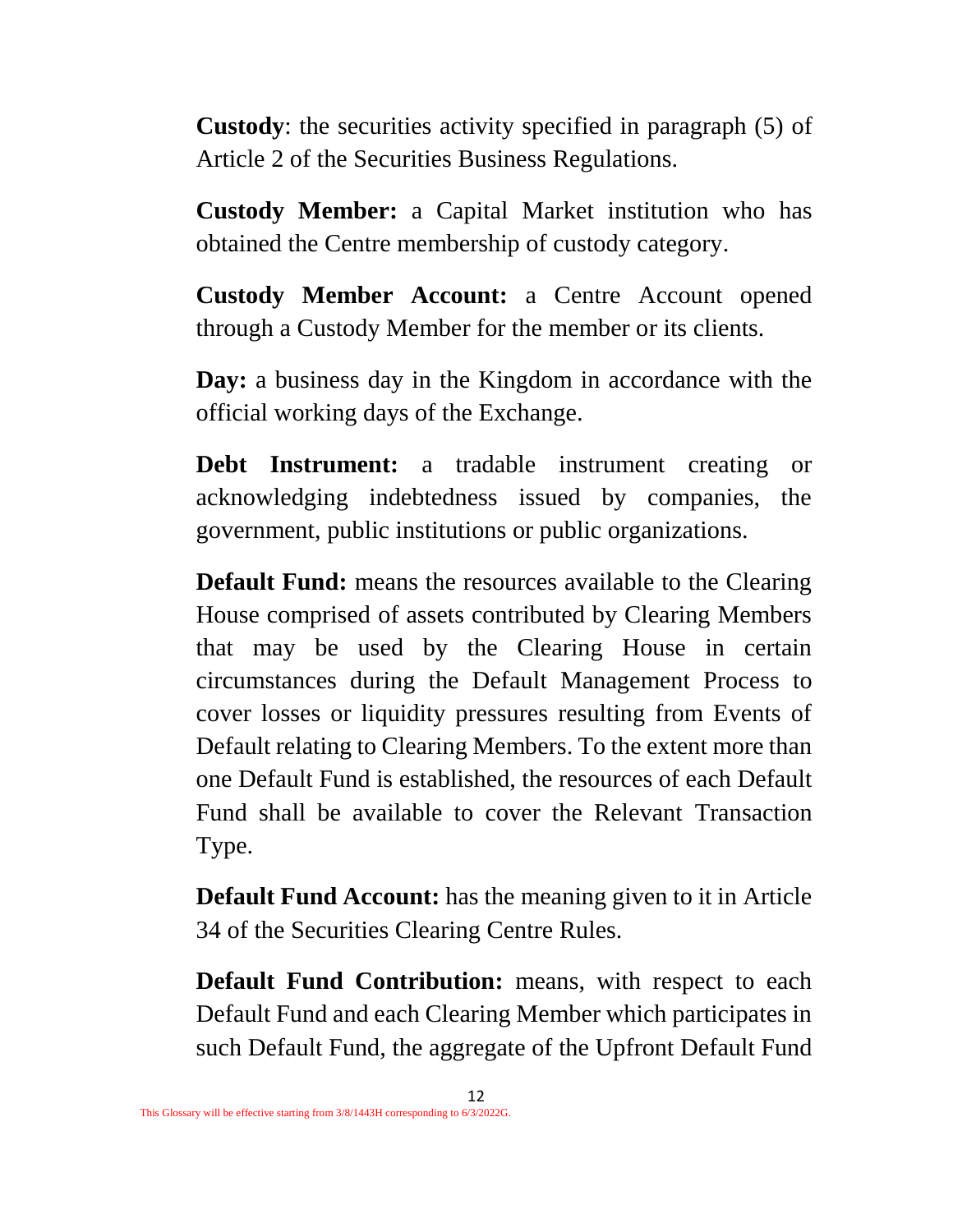Contribution and the Supplemental Default Fund Contribution.

**Default Fund Determination Date:** means any of the following:

- i. the day when the relevant Default Fund is recalculated by the Clearing House, in accordance with the Clearing Procedures; and
- ii. the Day that occurs during the Capped Period with respect to such Default Fund.

save that if an Event of Default has occurred on or prior to such time the Default Fund Determination Date shall be adjusted to be a date no earlier than the date on which the Capped Period in respect of such Event of Default has ended.

**Default Interest Rate:** means, with respect to a relevant currency, the relevant rate determined by the Clearing House in accordance with the Clearing Procedures.

**Default Management Committee:** has the meaning given to it in Article 64 of the Securities Clearing Centre Rules.

**Default Management Committee Member(s):** The members of the Default Management Committee composed in accordance with the Securities Clearing Centre Rules.

**Default Management Process:** has the meaning given to it in Article 64 of the Securities Clearing Centre Rules.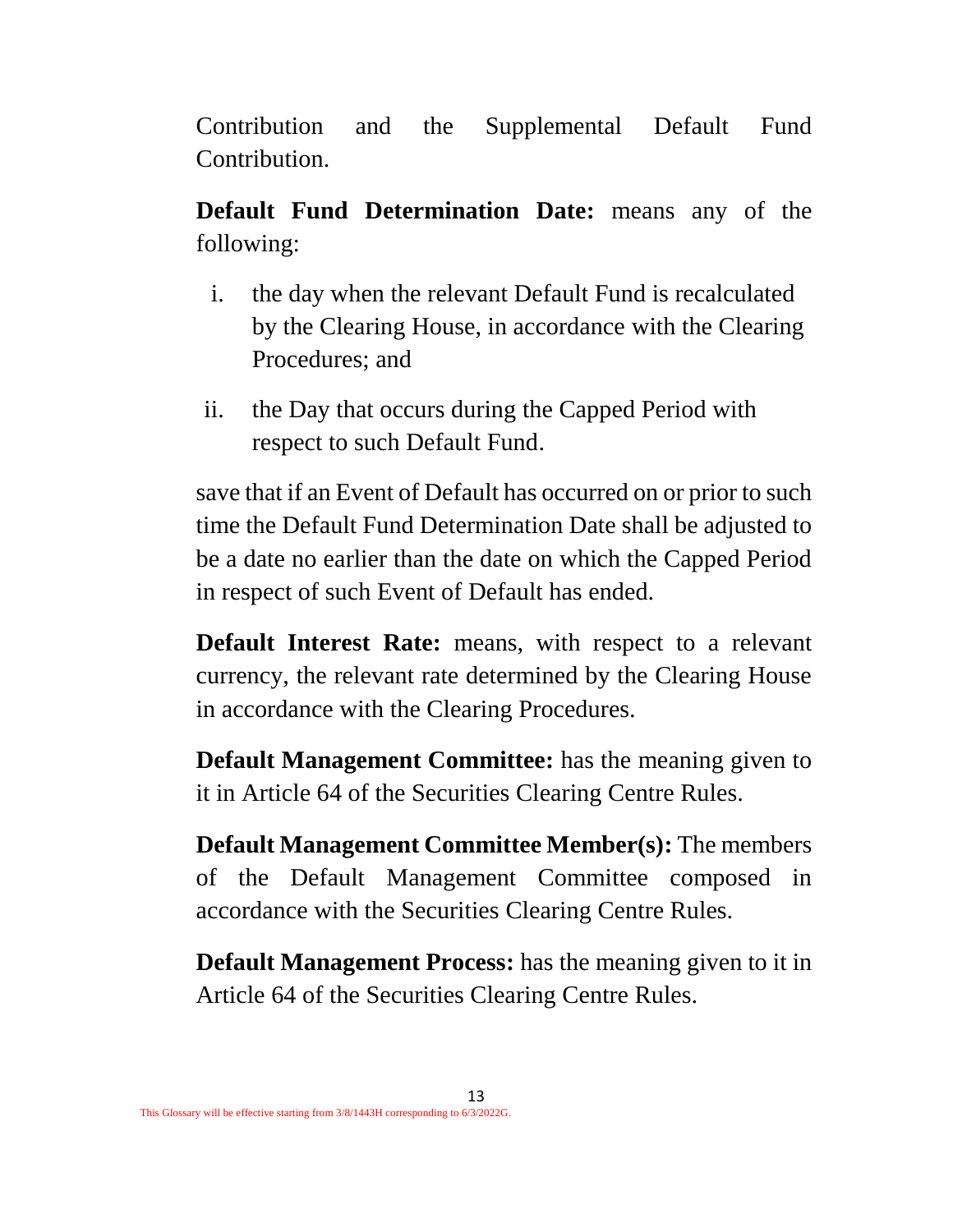**Defaulting Clearing Member:** has the meaning given to it in Article 66 of the Securities Clearing Centre Rules.

**Demerger:** a transaction where a Listed Company wishes to effect the separation or divesture of a subsidiary, an asset or a business wholly or partly within its existing group whether through a separate listing of such subsidiary, asset or business on the Exchange (including the main market or the parallel market, as defined in the Parallel Market Listing Rules) or without listing. A Demerger could take the form of a Spin-Off, a Split-Off or a Carve Out.

**Demerged Entity**: the entity that is the subject of a Demerger transaction resulting in it being Spun-Off, Split-Off or Carved Out from the Listed Company.

**Deposited Securities:** Securities deposited in the Depository and Settlement System.

**Depository Bank:** a financial institution of legal personality authorised to issue and cancel Depositary Receipts out of the Kingdom, appointed by the Issuer in accordance with the provisions of the Instructions on Issuing Depositary Receipts out of the Kingdom.

**Depository Receipts:** Financial instruments listed and traded in a foreign market, issued by the Depositary Bank for shares issued in the Kingdom and Listed in the Exchange, or for shares issued in the Kingdom and its Issuer has made the necessary arrangements for Listing them in the Exchange.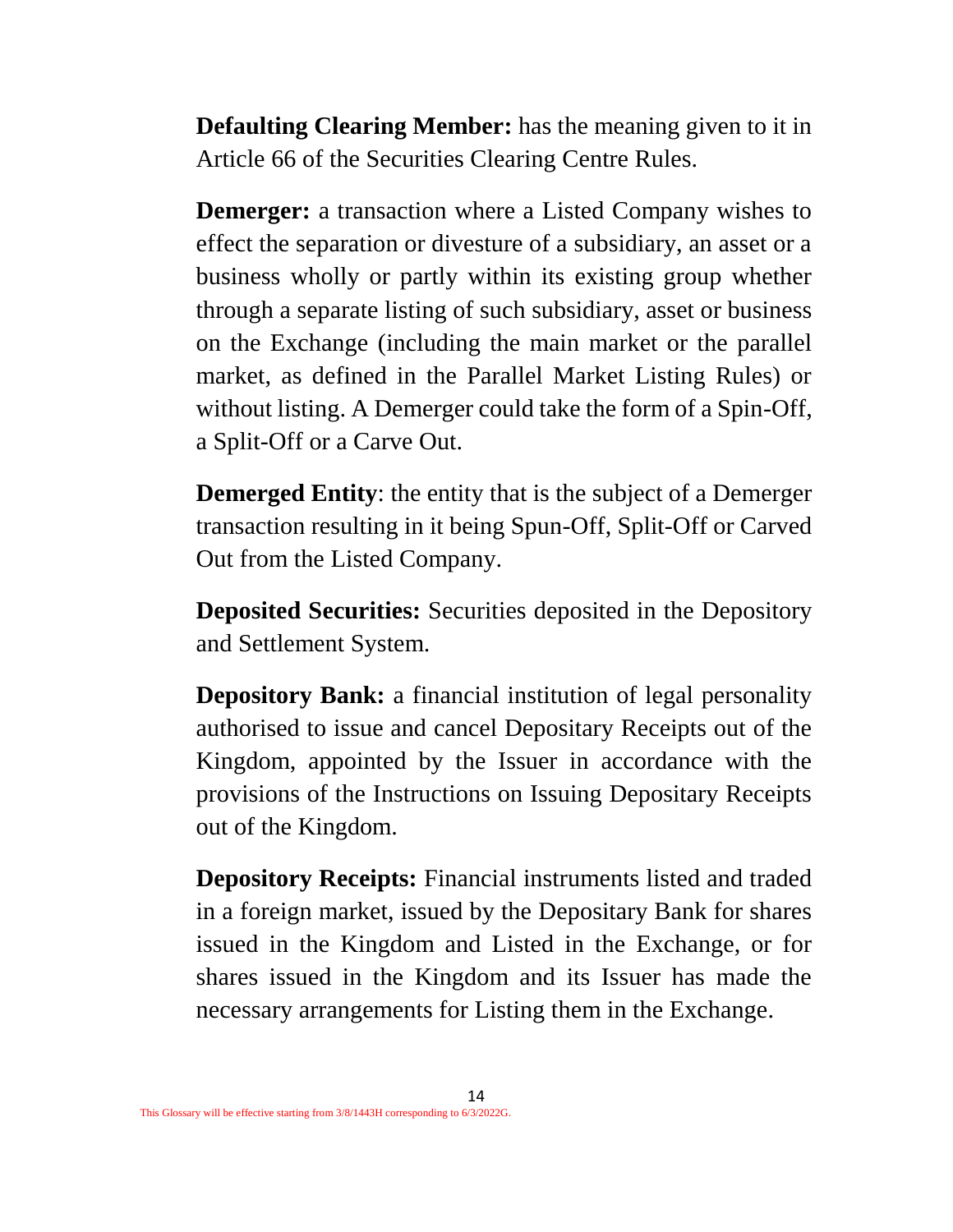**Depository and Settlement System:** all electronic systems used by the Centre to deposit and settle Securities or any supporting system thereof.

**Derivatives:** A Security traded on the Exchange whose value is based on the value of an underlying asset, such as stocks. The term "derivatives product" is interpreted accordingly.

**Derivatives Exchange Member:** means a person who has obtained a Derivatives Exchange Membership in accordance with the Derivatives Exchange Trading and Membership Rules.

**Derivatives Exchange Membership Agreement:** means the agreement in a prescribed form by the Exchange entered into by a Derivatives Exchange Member and the Exchange, regulating the terms and conditions of such Derivatives Exchange Member's membership of the Exchange.

**Derivatives Exchange Registered Trader:** means a person registered with the Exchange and who is responsible for conducting trading activities for the Derivatives Exchange Member and its Clients by accessing the Derivatives Trading System.

**Derivatives Exchange Trading and Membership Procedures:** means the Derivatives Exchange Trading and Membership Procedures approved by the Board of Directors of the Exchange and emerging from the Derivatives Exchange Trading and Membership Rules.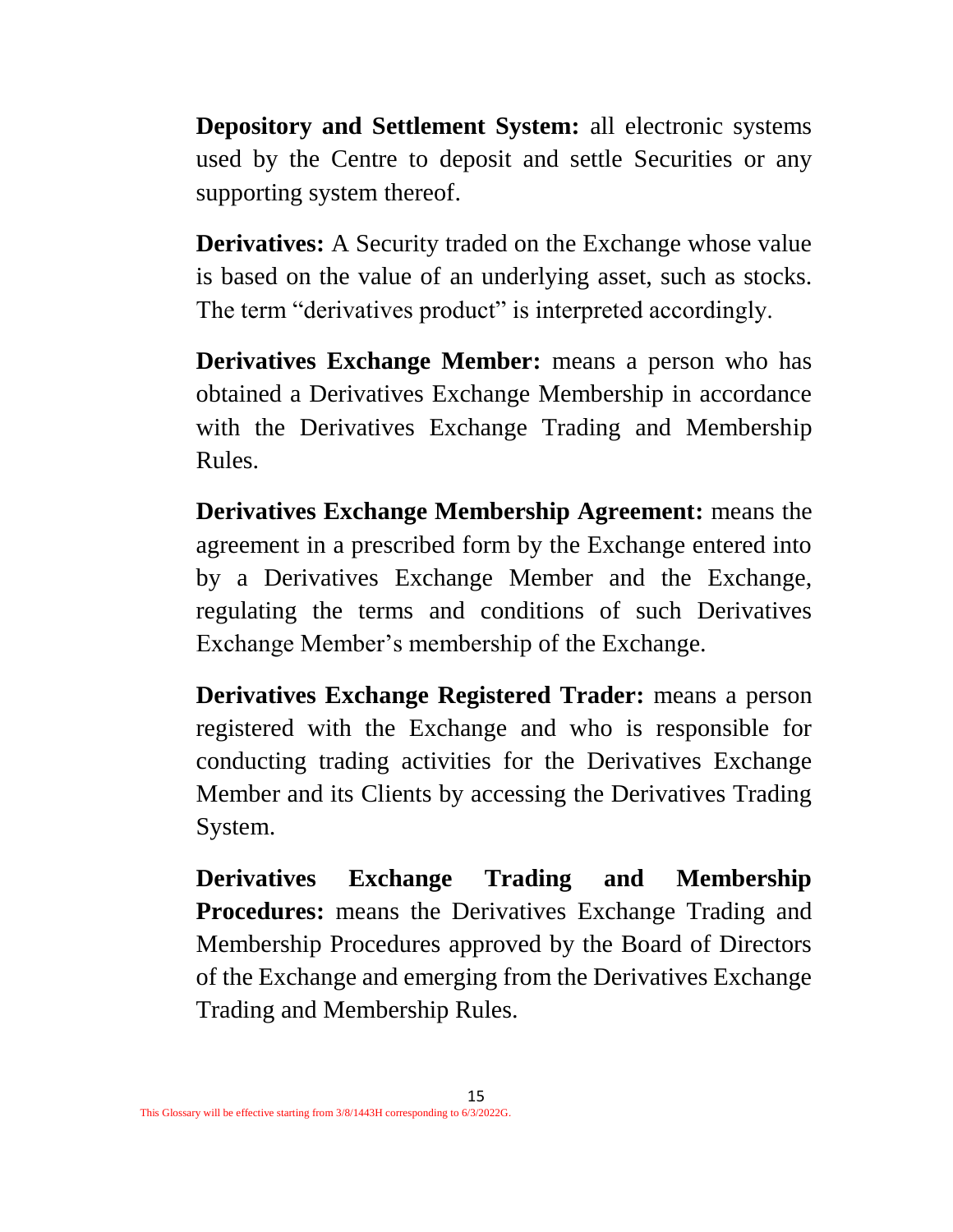**Derivatives Exchange Trading and Membership Rules:**  means the Derivatives Exchange Trading and Membership Rules proposed by the Board of Directors of the Exchange and approved by the Board of the Authority.

**Derivatives Register:** means a register that shows all Derivatives cleared by the Clearing House.

**Derivatives Trading System:** means all electronic systems used by the Exchange for trading Listed Derivatives Products or any supporting system thereof.

**Designated Securities and Transactions:** means Securities and/or transactions in respect of which the Clearing House has issued a notice designating such Securities and/or transactions as not benefitting from its clearing service.

**Designated Securities and Transactions Effective Date:** has the meaning given to it in Article 41 of the Securities Clearing Centre Rules.

**Direct Market Access:** means in the Derivatives Exchange Trading and Membership Rules an arrangement where a Derivatives Exchange Member permits its Client to submit orders for Listed Derivatives Products directly into its Order Management System. And means in the Trading and Membership Rules, an arrangement where an Exchange Member permits its Client to submit orders for Securities directly into its Order Management System.

**Direct Clearing Member:** means a Clearing Member whose participation in the Clearing House is limited to Securities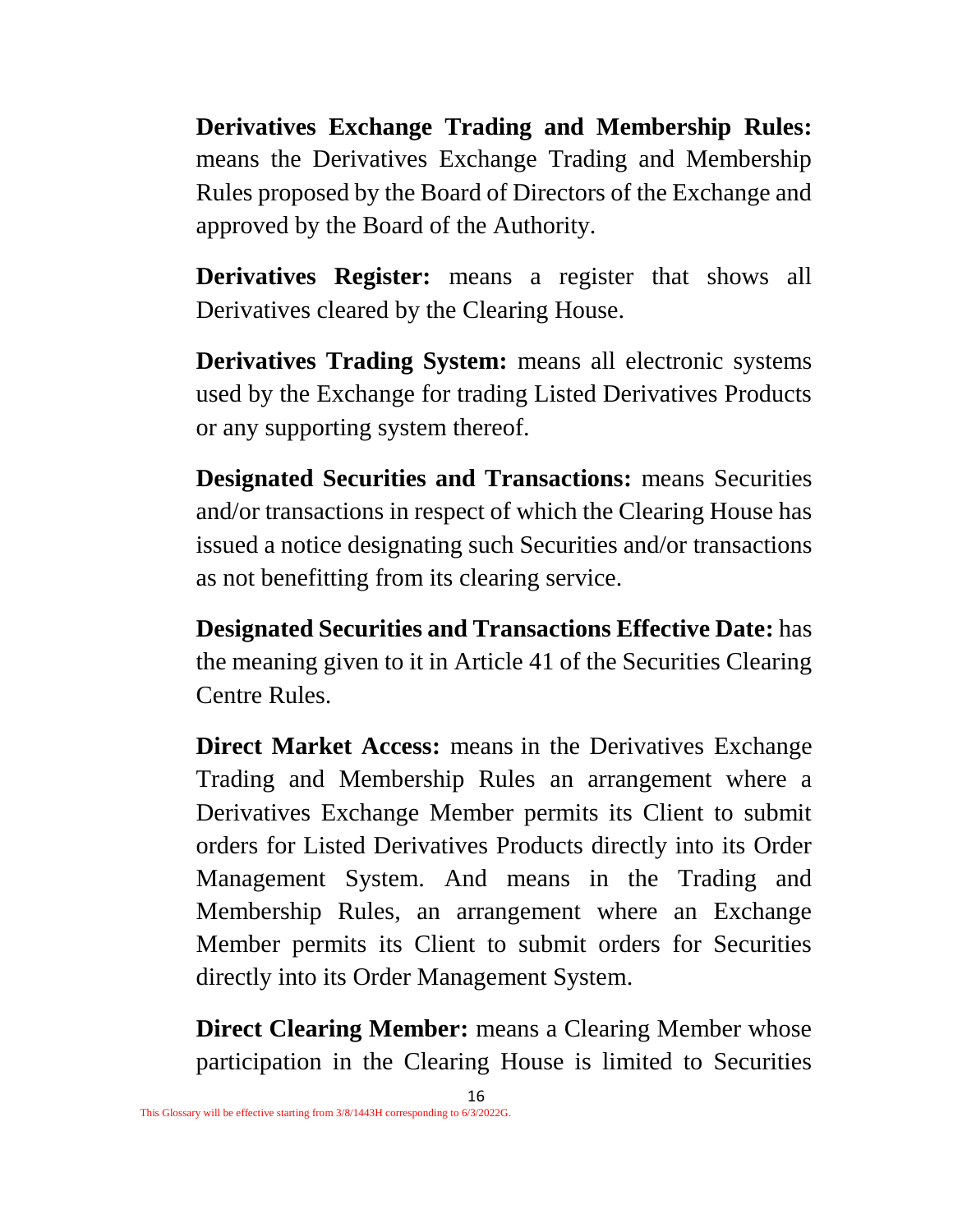which it has traded in its capacity as an Exchange Member or a Derivatives Exchange Member, including Securities it has traded on its own account and on behalf of its Clients.

**Director:** in relation to a joint stock company, includes a member of the board of directors and in relation to any other company includes any manager or other senior executive who makes and implements the company's strategic decisions.

**Disclosure forms:** forms issued or approved by the Authority to determine the contents of the disclosures or reports required to be published by the issuer pursuant to the relevant rules and instructions.

**Early Termination Date:** means the date designated in accordance with paragraphs (b) and (c) of Article 74 and paragraph (b) of Article 75 of the Securities Clearing Centre Rules.

**Eligibility Requirements:** means, with respect to an OTC Derivatives Transaction submitted for registration with the Clearing House the eligibility requirements applicable to such OTC Derivatives Transaction as set out in the Clearing Procedures.

**Employee:** in relation to a person, includes a director or manager of a company, a partner in a partnership or any other individual who is employed under a contract of service or contract of service and whose services are placed at the disposal of and under the control of that person.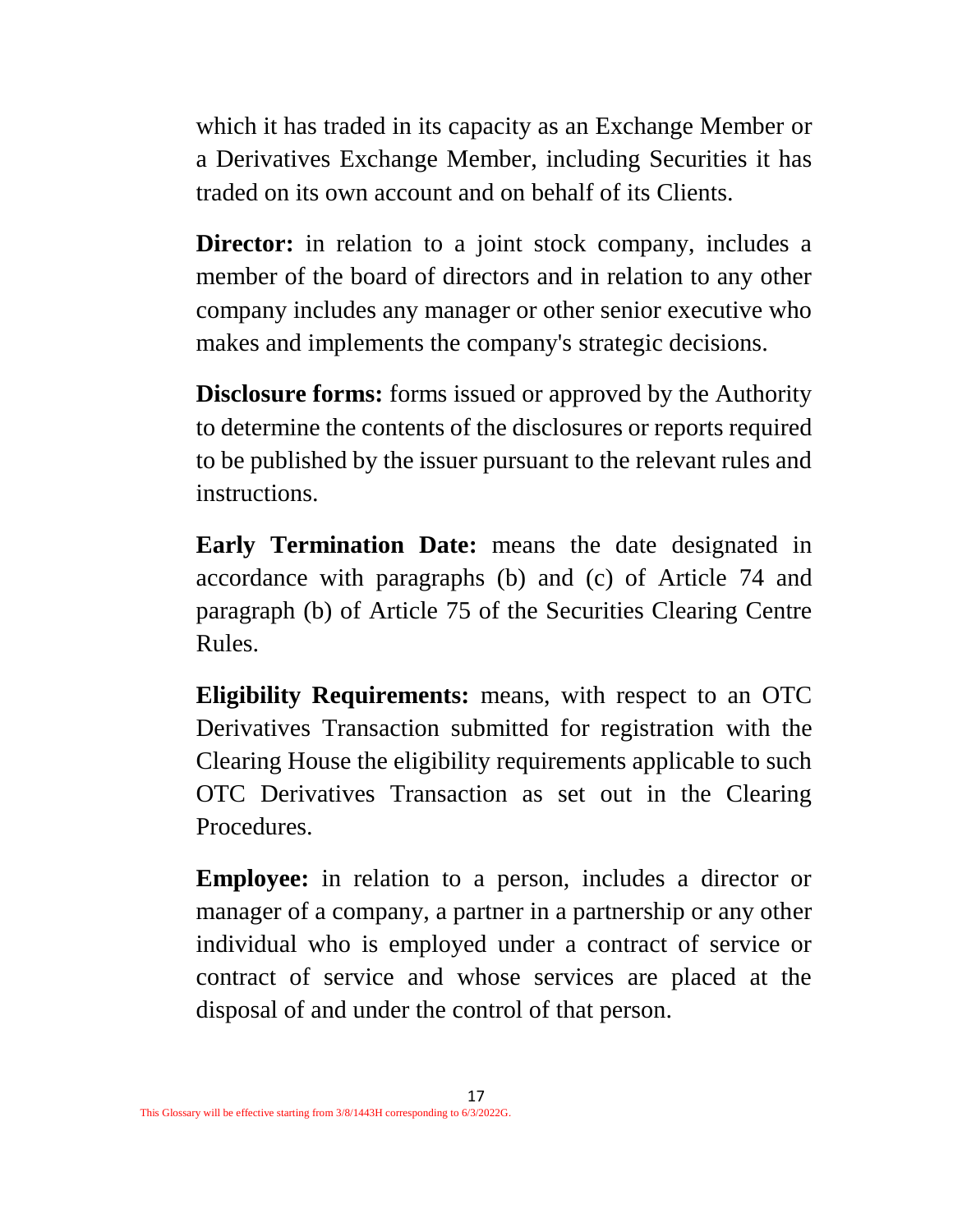**Event of Default:** has the meaning given to in Article 65 of the Securities Clearing Centre Rules.

**The Exchange:** The Saudi Exchange Company, or the Saudi Stock Exchange, as the context permits.

**Exchange Traded Fund**: an index fund, the units in which are traded on the Exchange or on another securities exchange which is recognized by the Authority.

**Exchange Member:** a person who has obtained an Exchange membership, in accordance with the Trading and Membership Rules.

**Exchange Member Settlement Pool Account:** a special account opened by the Exchange Member through the Custody Member for the purpose of settlement in accordance with the provisions of the Securities Depository Centre Rules.

**Exchange Member's Clients Settlement Pool Account:** a special account opened by the Exchange Member for its clients through the Custody Member for the purpose of settlement in accordance with the provisions of the Securities Depository Centre Rules.

**Exchange Rules:** the regulations, rules, procedures and instructions proposed by the Board of Directors of the Exchange or Board of Directors of the Depository Centre or Board of Directors of the Clearing Centre and approved by the Board of the Authority.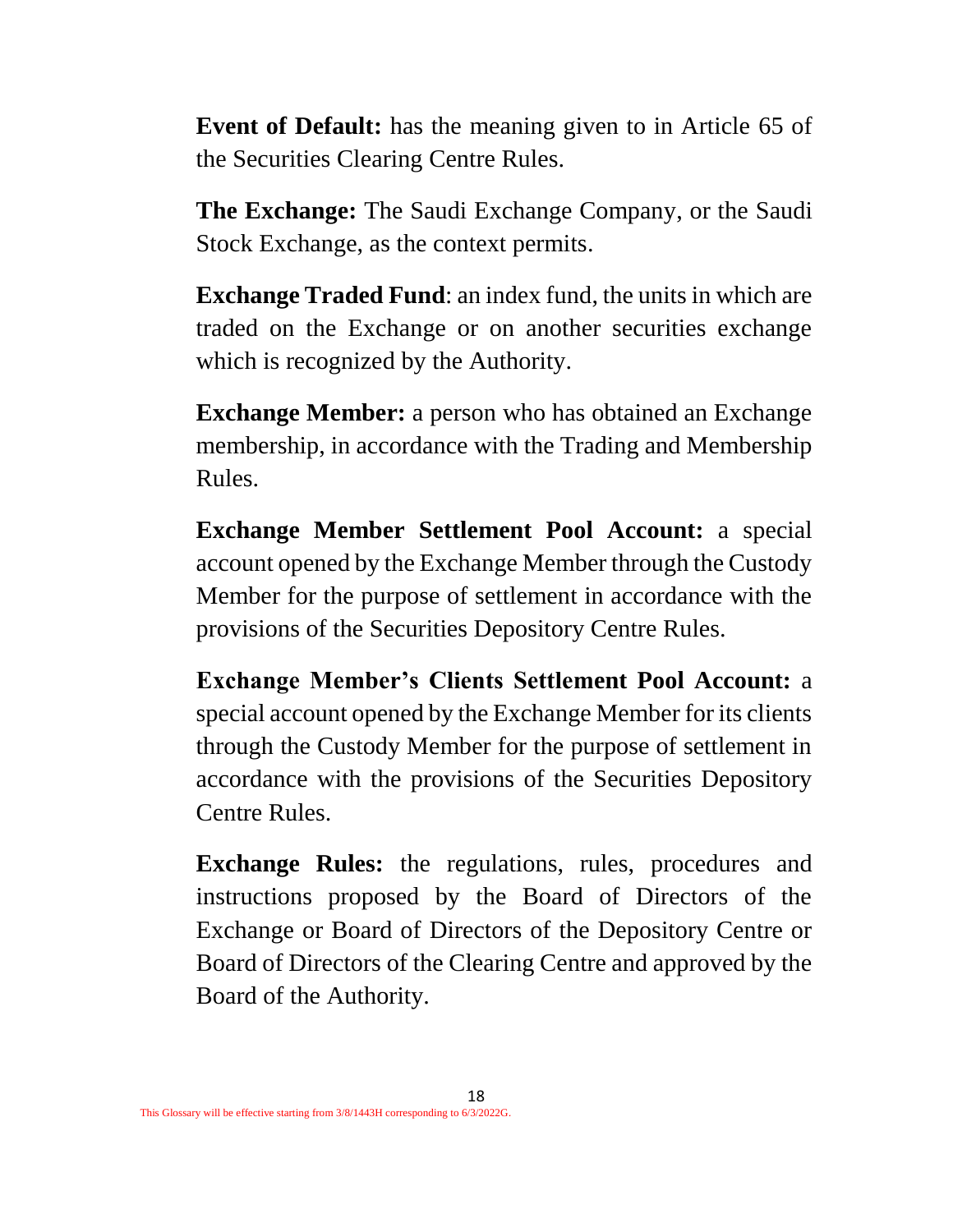**Failure to Pay Grace Period:** means the period from (but excluding) the day on which the Clearing House receives notice pursuant to Article 70 of the Securities Clearing Centre Rules, that it has failed to make a payment or delivery when due under the Clearing Documentation to (and including) the Day which is 21 Days after such notice is received by the Clearing House.

**Foreign Depository Centre:** the Depository Centre in the market at which the foreign security is primarily issued.

**Foreign Security:** the security that is primarily issued in a foreign market and listed and traded on the Exchange.

**Fund manager:** for the purpose of listing units of investment funds, means a Capital Market Institution that is responsible for the management of the assets of an investment fund and for offering units of the investment fund.

**Future Contracts:** means standardized contracts whose price is derived from an Underlying Assets bought and sold in the Exchange for future settlement.

**General Clearing Member:** a Clearing Member who may, but is not required to be, an Exchange Member or Derivatives Exchange Member. A General Clearing Member is permitted to clear Securities:

1. to the extent it is an Exchange Member or Derivatives Exchange Member, it has traded in its capacity as an Exchange Member or Derivatives Exchange Member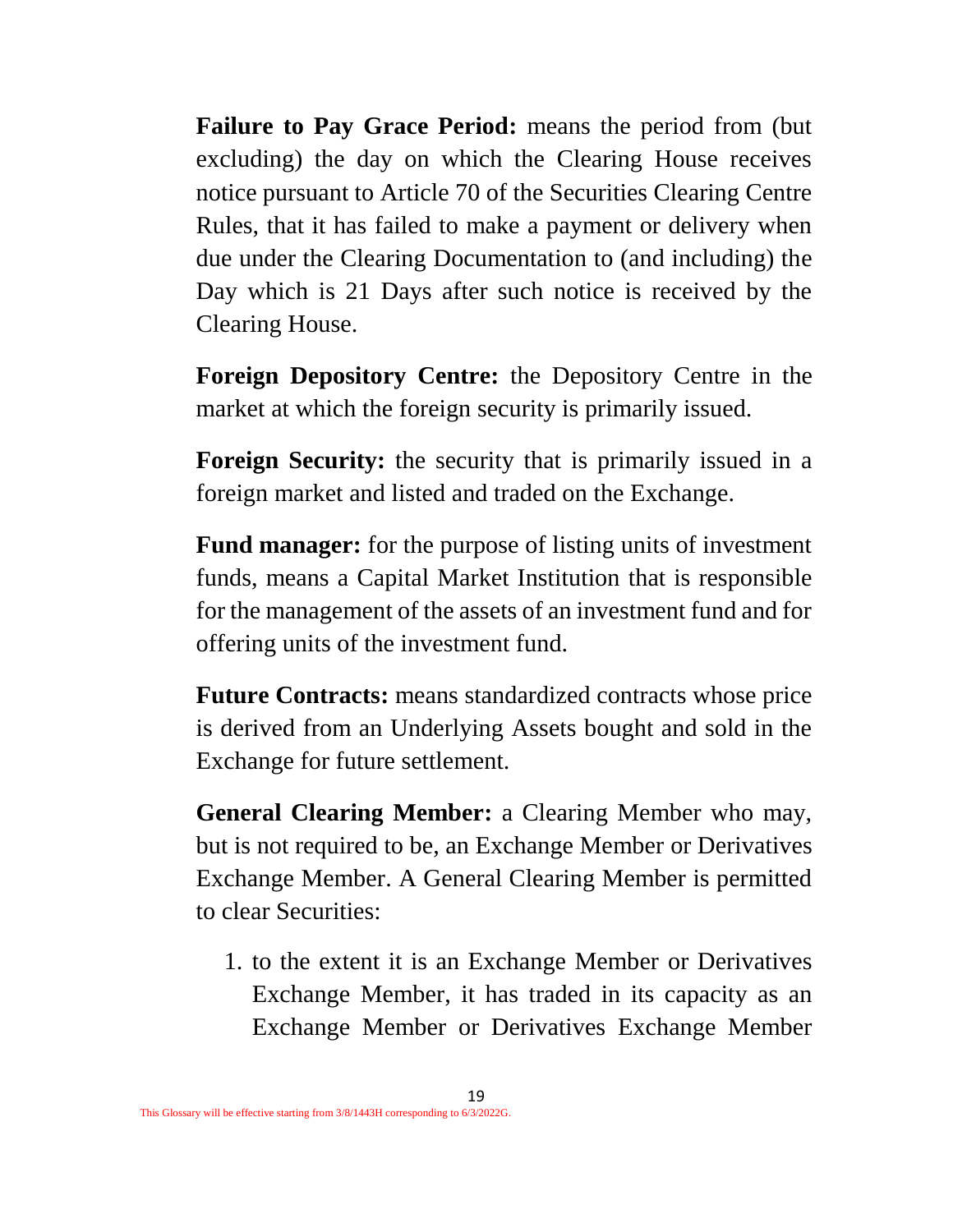either on its own account or on behalf of its Client(s); and

2. to the extent it is not an Exchange Member or Derivatives Exchange Member, on behalf of its Clients including Non-Clearing Members.

**Haircut:** a risk control measure applied to financial instruments and/or securities whereby the value of those assets is calculated as the market value of the assets reduced by a certain percentage (the "haircut").

**Hedging:** means one or more derivatives transactions entered into by the Clearing House in order to mitigate or reduce market risk associated with the occurrence of an Event of Default of a Clearing Member.

**Holding Settlement:** means where a Custody Member or the Depository Centre or the CCP hold settlement instructions.

**House Collateral Account:** has the meaning given to it in Article 33 of the Securities Clearing Centre Rules.

**House Position Account:** has the meaning given to it in Article 32 of the Securities Clearing Centre Rules.

**Identification Number:** a special number for every investor identified in the Depository and Settlement System.

**Implementing Regulations**: any regulations, rules, instructions, procedures and orders issued by the Board of the Authority relating to the implementation of the Capital Market Law.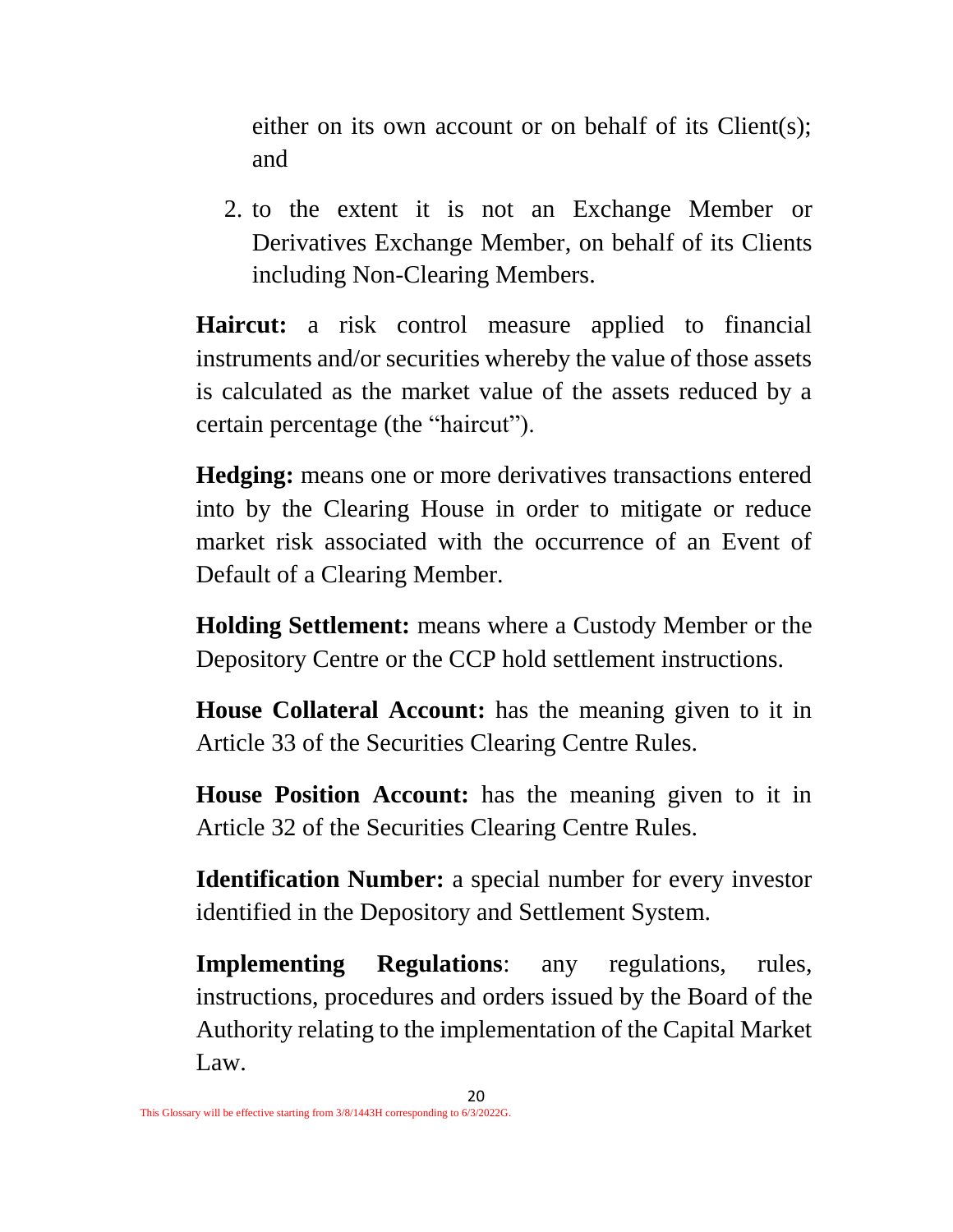**Implementing Regulations of Companies Law:** a set of rules, instructions and procedures issued by the Authority relating to the implementation of the Companies Law.

**Individual Client Collateral Account:** has the meaning given to it in Article 33 of the Securities Clearing Centre Rules.

**Information Provider:** A person who enters into an agreement with the Exchange to re-distribute the Trading Data or the calculation of the Exchange index.

**Initial Margin:** Means in the Derivatives Exchange Trading and Membership Rules, the margin that is collected to cover potential changes in the value of each Client position (that is, potential future exposure) in the appropriate close-out period in the event that Client defaults. Means in the Securities Clearing Centre Rules, the margin that is collected to cover potential changes in the value of each Clearing Member's position (that is, potential future exposure) over the appropriate close-out period in the event that Clearing Member defaults.

**Intra-day Price:** The price on which a Security is traded during the trading day, in accordance with the mechanism specified in the Trading and Membership Procedures or the Derivatives Exchange Trading and Membership Procedures (where applicable).

**Investment fund:** a collective investment scheme aimed at providing investors therein with an opportunity to participate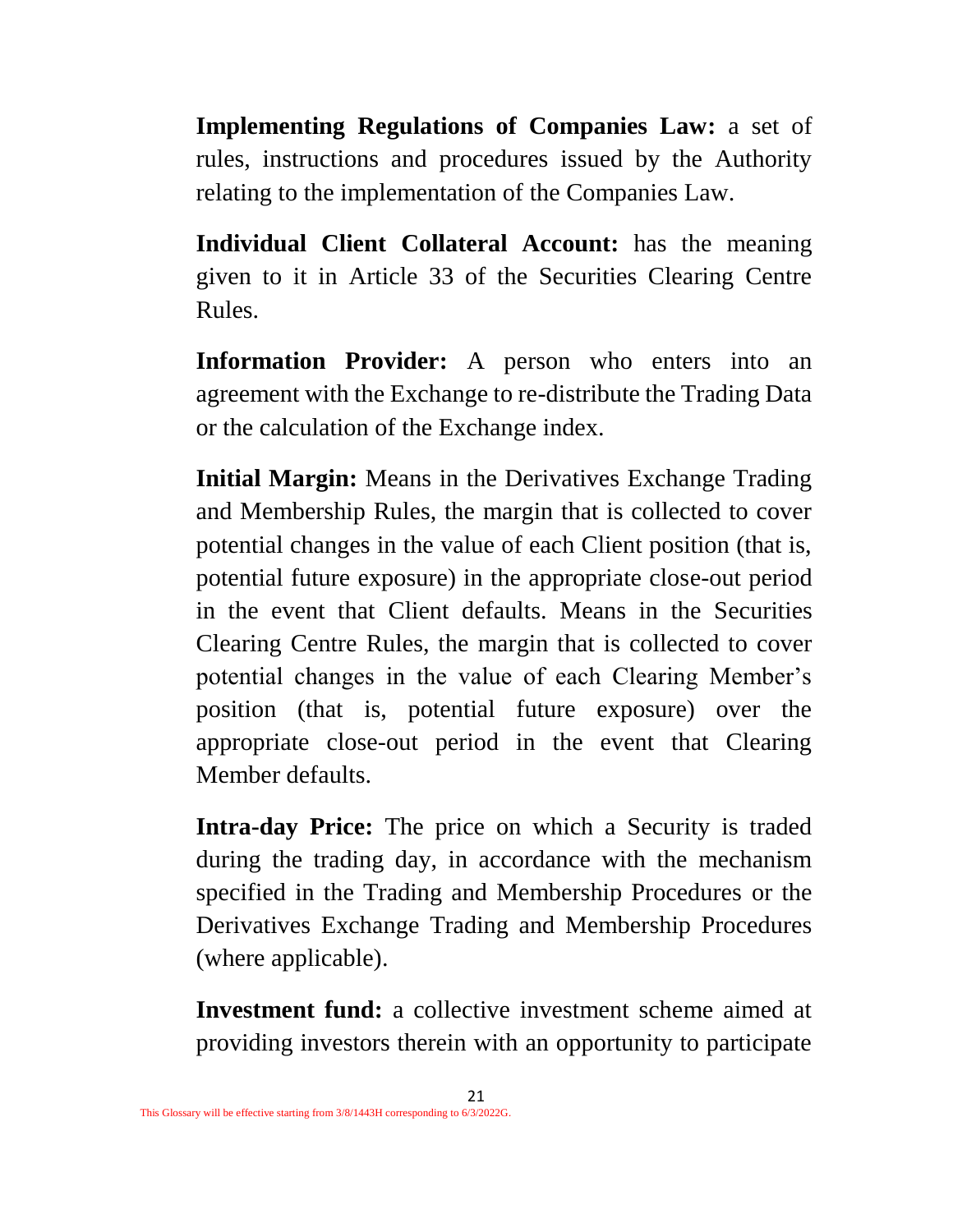collectively in the profits of the scheme which is managed by a fund manager for specified fees.

**Investor:** a natural or legal person who owns or intends to own securities, including Deposited Securities.

**In writing:** in legible form and capable of being reproduced on paper, irrespective of the medium used.

**Issuance Account:** a special account opened by the Depository Centre for the purpose of issuance securities in accordance with the provisions of the Securities Depository Centre Rules.

**Issuance programme:** a programme under which a single prospectus under the Rules on the Offer of Securities and Continuing Obligations is produced pursuant to which a number of debt instruments or convertible debt instruments may be issued in the future, as stated in the prospectus.

**Issuer:** a person issuing or intending to issue securities.

**Kill Switch:** a tool used under extraordinary circumstances offered under Trading System that's enables the Clearing House or the relevant General Clearing Member to issue a kill switch instruction on the Exchange Member in accordance with Securities Clearing Centre Rules and Trading and Membership Rules.

**Kingdom:** the Kingdom of Saudi Arabia.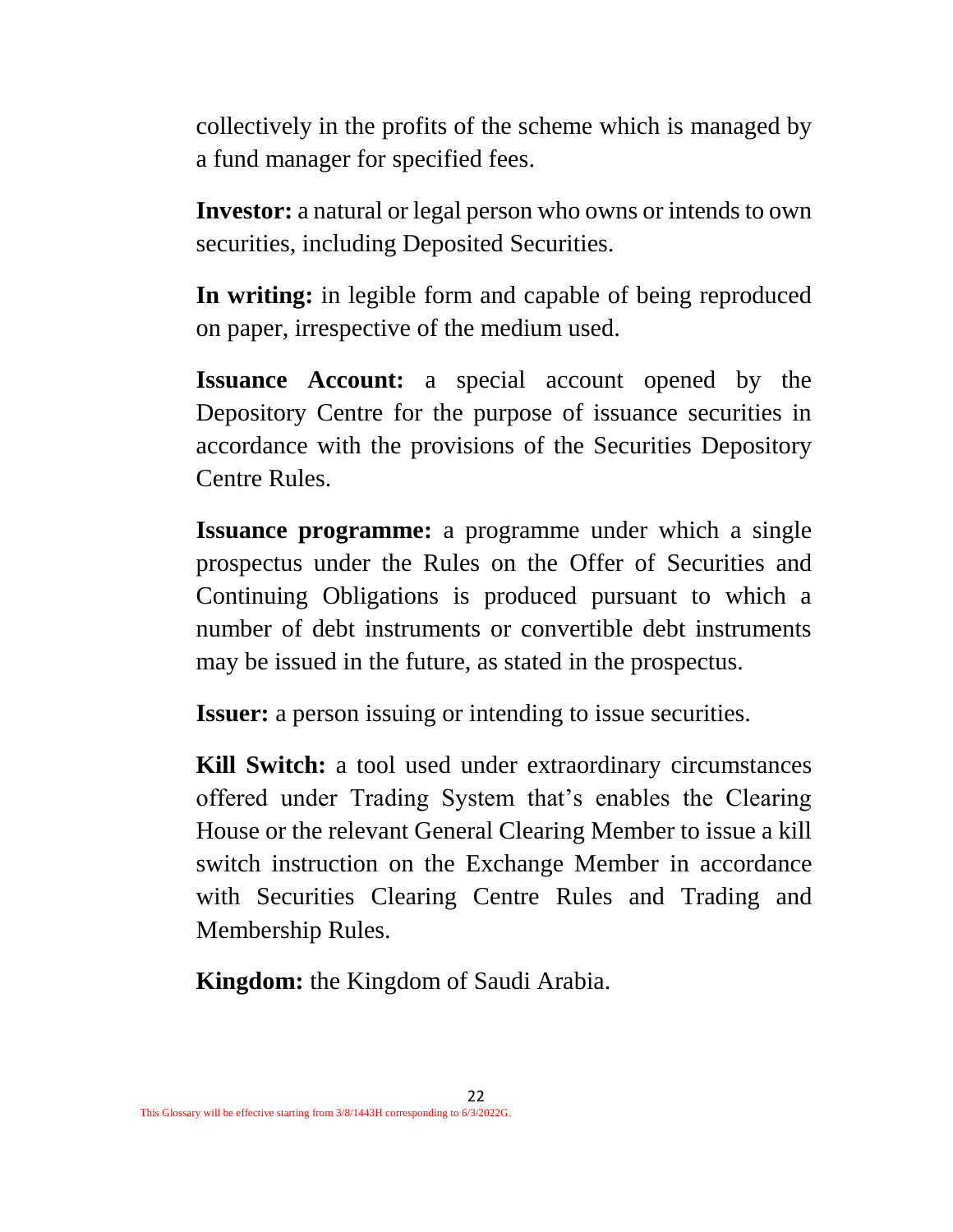**Lending Agent**: a Custody Member or Broker entering into an SBL transaction as a lending agent in accordance with paragraph (a) of Article 9 of the SBL Regulations.

**Limit Order:** An Order to buy or sell a security at a specified price limit or better.

Listed: in relation to any type of securities, means the securities approved to be listed on the Exchange.

**Listed Derivatives Product Specification:** means those terms and conditions of a Listed Derivatives Product as specified by the Exchange after receiving a non-objection notification from the Authority.

**Listed Funds:** funds listed in accordance with the provisions of the Listing Rules.

Listing: listing securities on the Exchange either on the Main Market or on the Parallel Market, or, where the context permits, the application to the Exchange for listing securities.

**Listing Rules:** the Listing Rules proposed by the Board of the Exchange and approved by the Board of the Authority.

**Local Bank:** means an institution that has received a license to engage in banking business in accordance with the Laws of the Kingdom.

**Main Market:** the market of the Exchange in which securities, that have been registered and offered pursuant to Part 4 of the Rules on the Offer of Securities and Continuing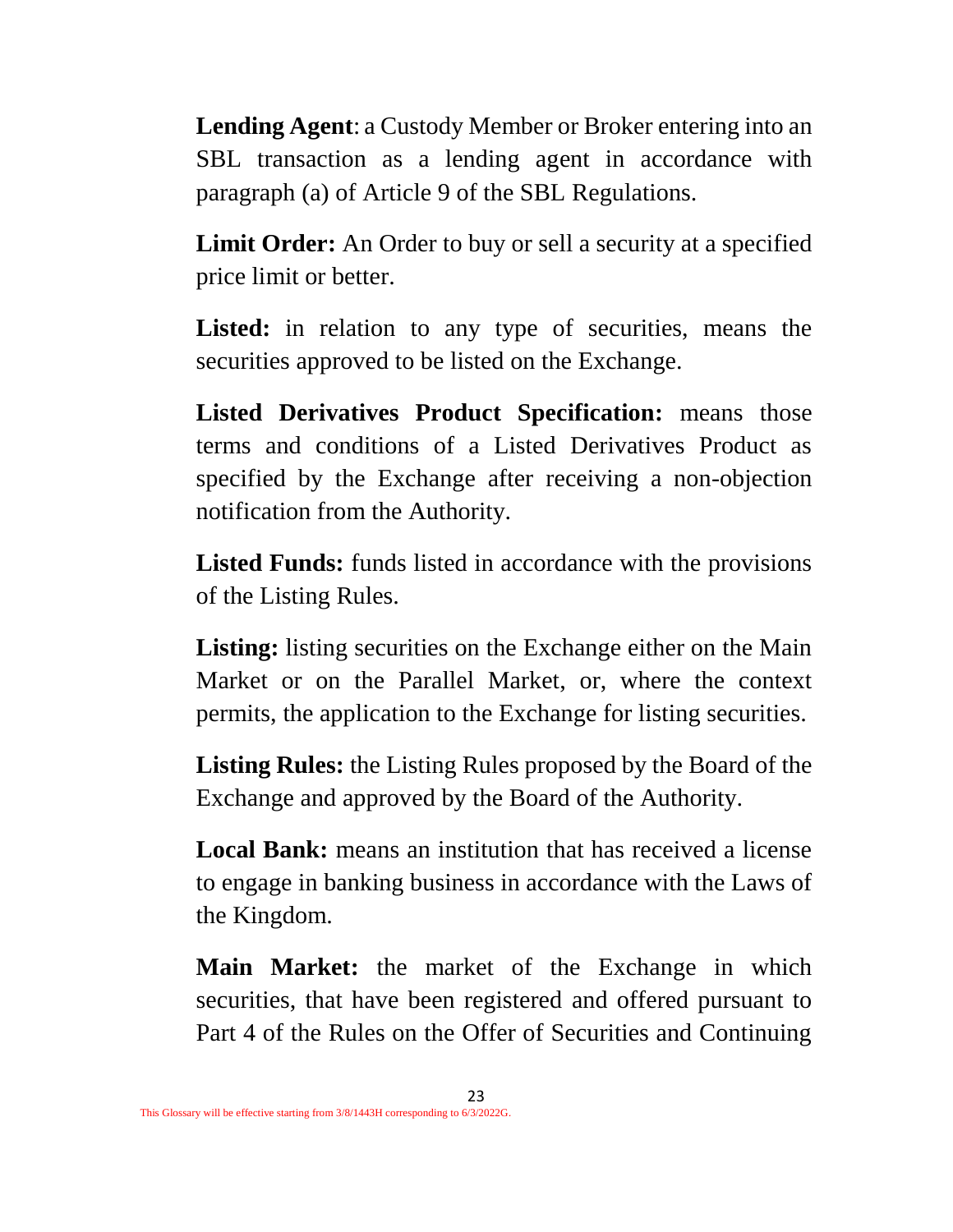Obligations and have been admitted to listing pursuant to Part 3 of the Listing Rules, are traded.

**Managing:** the securities activity specified in paragraph (3) of Article 2 of the Securities Business Regulations.

**Margin:** means Initial Margin and any applicable Variation Margin and any additional margin determined in accordance with the Securities Clearing Centre Rules.

**Market maker:** means in the Listing Rules, for an exchange traded fund, the Capital Market Institution appointed by the fund manager to act as a market maker in accordance with the Investment Funds Regulations. Means in the Trading and Membership Rules and Derivatives Exchange Trading and Membership Rules, an Exchange Member or Derivatives Exchange Member that continuously enters buying and selling orders as principal during the trading hours for the purpose of providing liquidity for a listed security.

**Market Order:** An Order to buy or sell listed securities except for Debt Instruments- at the best available price.

**Maturities:** the available four maturities for trading Listed Derivatives Products (current month, next month, and next two quarters).

**Membership Agreement:** means the agreement in prescribed form between a Clearing Member and the Clearing House regulating the terms and conditions of such Clearing Member's membership of the Clearing House.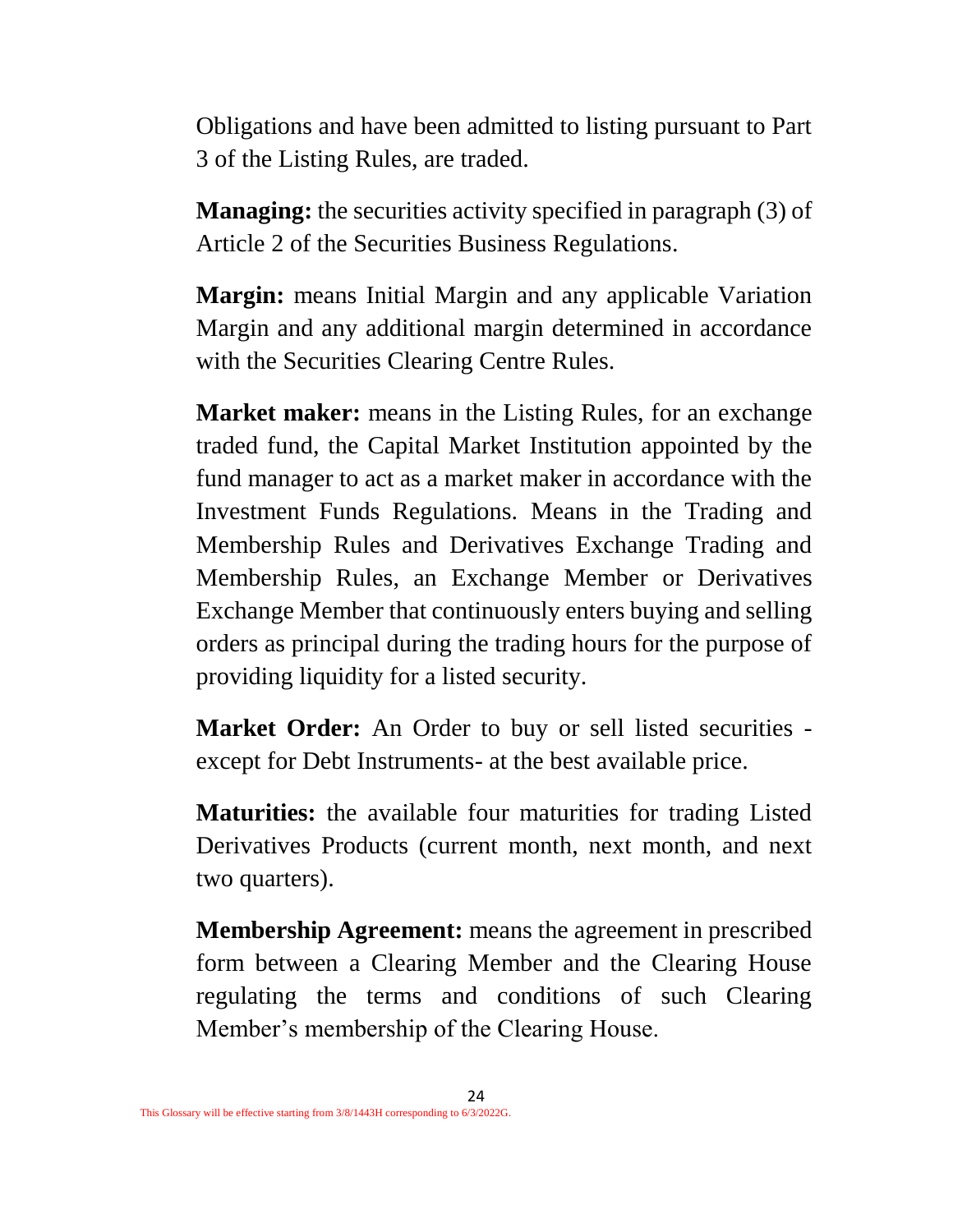**Membership Termination Date:** means any of the following:

- i. the date on which a non-defaulting Clearing Member has its Clearing Membership cancelled in accordance with Article 19 of the Securities Clearing Centre Rules; or
- ii. the Resignation Effective Date where a non-defaulting Clearing Member notifies the Clearing House that it no longer intends to clear the Relevant Transaction Type to which such Default Fund relates in accordance with Article 20 of the Securities Clearing Centre Rules.

**Merger**: a transaction, however its nature, involving an offeree company listed on the exchange and resulting in any of the following:

1) the absorption of that offeree company by another company listed on the exchange.

2) the absorption of that offeree company by a company that is not listed on the exchange. 3) the formation of a new legal entity by merging two companies or more (including the offeree company).

**Merger and Acquisition Regulations:** the Merger and Acquisition Regulations issued by the Board of the Capital Market Authority.

**Net Position:** The difference between a single account or member's open long (bought) contracts and open short (sold) contracts in any one product.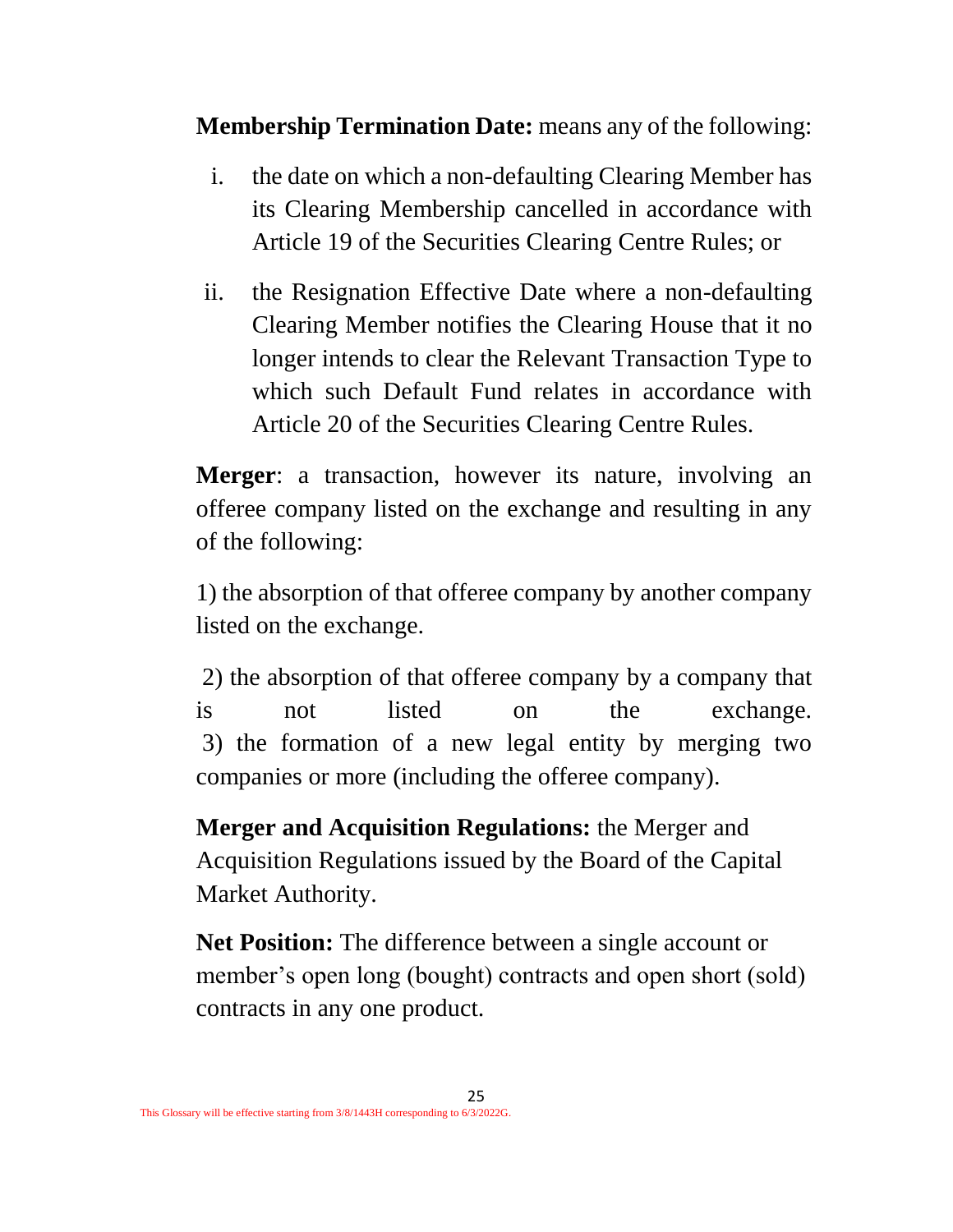**Nominee Account:** a special account opened by the Custody Member under the Depositary Banks's name for the purpose of depositing the shares of the Depositary Receipts holders, against the Depositary Receipts issued out of the Kingdom.

**Non-Clearing Member:** any Exchange Member or Derivatives Exchange Member but which is not a Clearing Member and must clear through a General Clearing Member.

**Non-Clearing Member Clearing Agreement:** means the agreement in prescribed form between a Non-Clearing Member and the Clearing House regulating the terms of conditions of such Non-Clearing Member's access to services provided by the Clearing House.

**Non-Clearing Member Trading Limit:** means, with respect to each Non-Clearing Member, the limit imposed by their General Clearing Member on the transactions such Non-Clearing Member may trade on the Exchange.

**Normal Trade:** Means in the Main Market, a trade with a value of (15,000) SAR or above and in the Parallel Market, a trade with a value of (2,500) SAR or above.

**offer:** means in the Merger & Acquisition Regulations, a general tender offer, other than the offers provided by the offeree company itself, that is subject to the Merger & Acquisition Regulations, made to all holders of the shares carrying voting rights in the offeree company for any of the following purposes:

1) purchase shares carrying Voting Rights in the offeree company or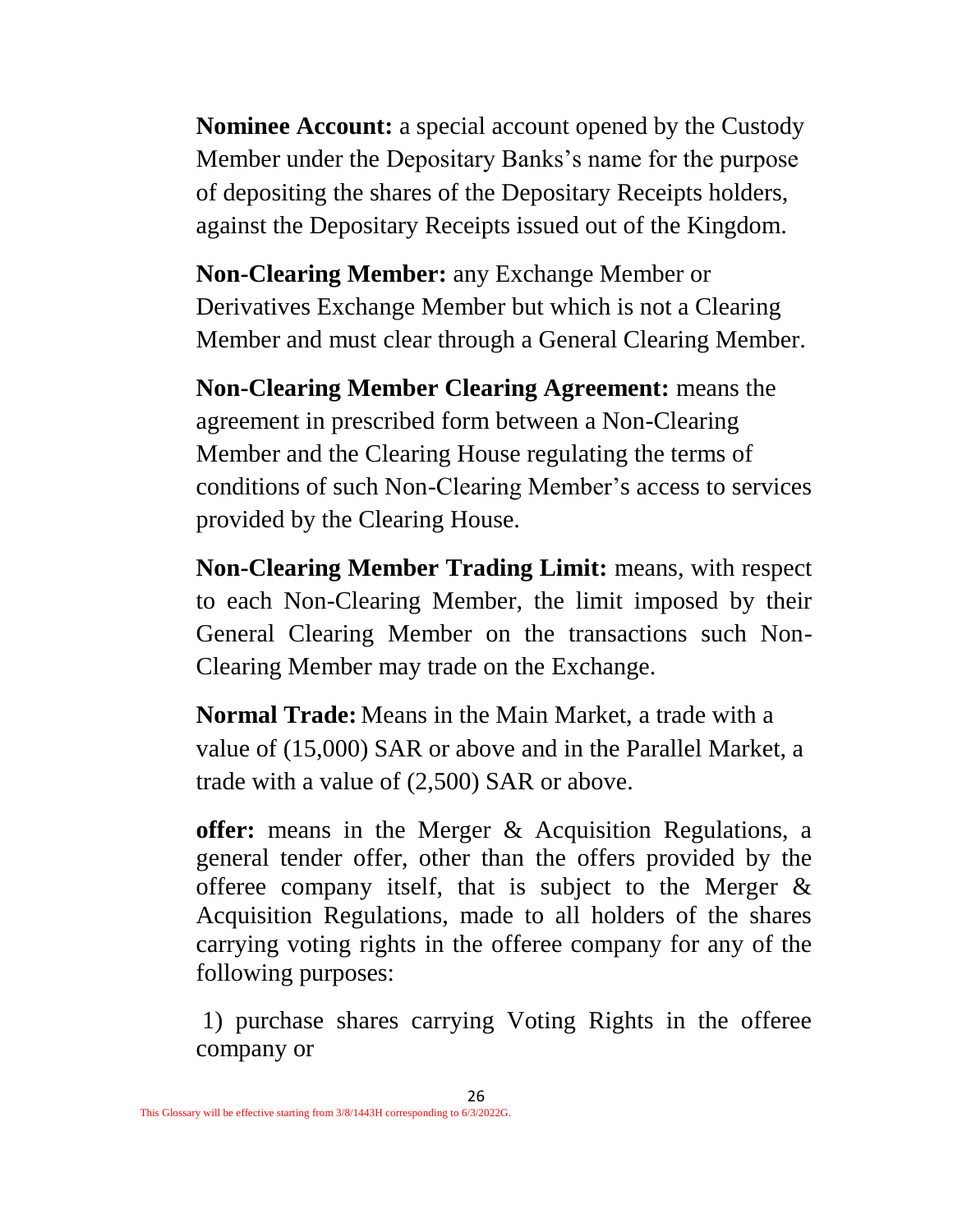2) to effect a merger of the offeree company.

Any reference in the Merger & Acquisition Regulations to the term "offer" or "potential offer" shall be construed as the following:

1) a merger or potential merger;

2) an offer or partial offer for takeover, or a potential offer or partial offer for takeover; or

3) partial offer or potential partial offer, not intended for takeover

**Offeror:** any person makes an offer or invites a person to make an offer which, if accepted, would give rise to the issue or sale of Securities by such person or by another person who made arrangements for the issuance or sale of Securities.

**Omnibus Client Account:** means the Omnibus Client Position Account and the corresponding Omnibus Client Collateral Account.

**Omnibus Client Collateral Account:** has the meaning given to it in Article 33 of the Securities Clearing Centre Rules.

**Omnibus Client Position Account:** has the meaning given to it in Article 32 of the Securities Clearing Centre Rules.

**Onward Lending:** a transfer of borrowed Securities from a Broker or Custody Member or Qualified Foreign Investor (lender) to its client (borrower) for any of the purposes stipulated in subparagraph (3) of paragraph (b) of Article (3) of the Securities Borrowing and Lending Regulations, using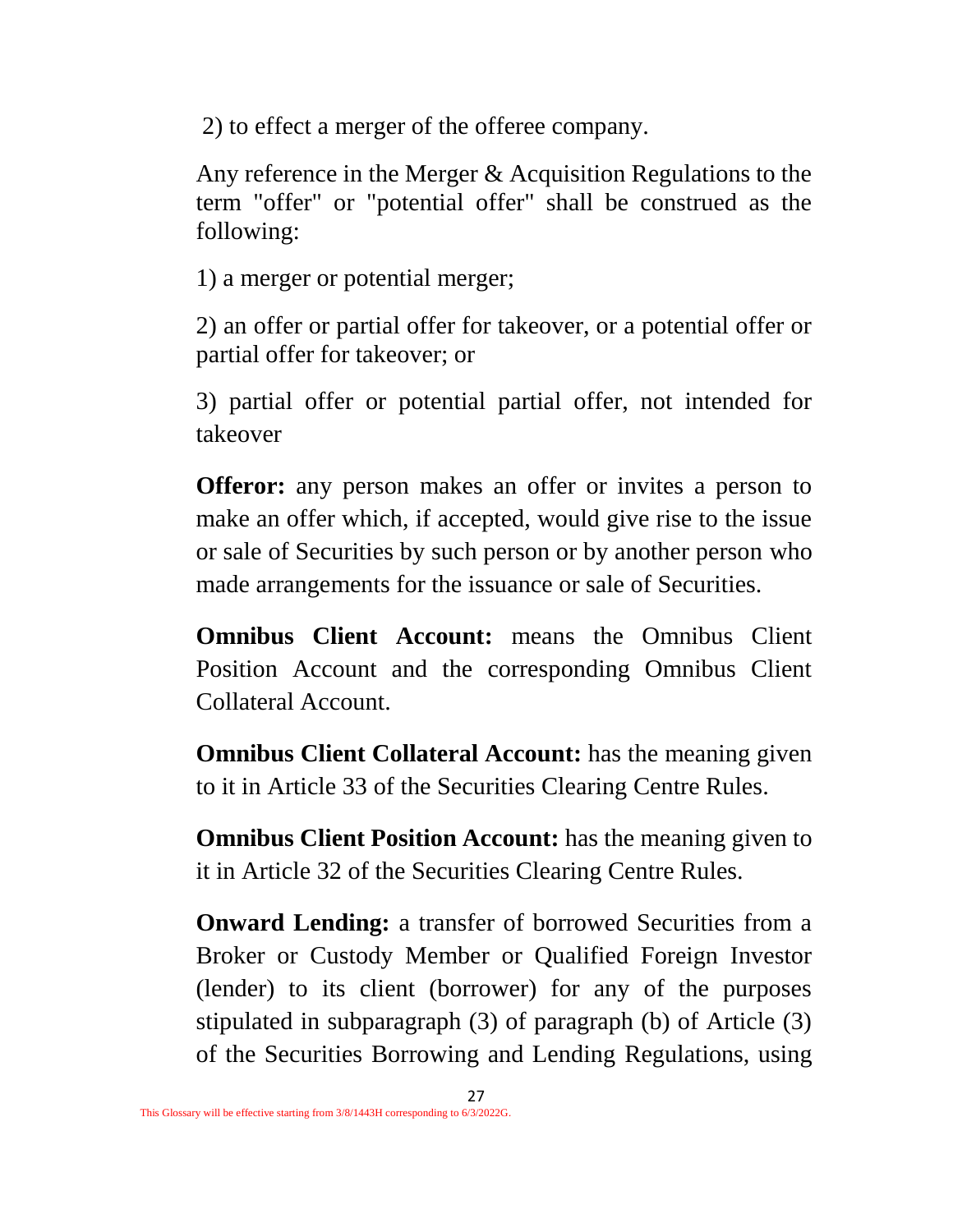any type of agreements that complies with the minimum requirements for SBL agreement stipulated in Annex (1) of the Securities Borrowing and Lending Regulations.

**Open Offer Eligibility Criteria:** means the open offer eligibility criteria set out in the Securities Clearing Centre Rules.

**Open Position:** any aggregation, conducted in accordance with the Clearing Procedures, of traded contracts or securities balances that has been captured by Clearing system and not been settled or closed out. **Opening price:** The initial price that a Security is traded for on the opening of a trading day, in accordance with the mechanism specified in the Trading and Membership Procedures or the Derivatives Exchange Trading and Membership Procedures (where applicable).

**Order Management System:** The software system used by the Exchange Member or Derivatives Exchange Member to communicate electronically with the Exchange for sending, amending, canceling or deactivating of orders and receiving the responses from Exchange.

**Ordinary Fund Resolution:** means a resolution requiring an affirmative vote of the holders of more than 50% of the units in the investment fund present or represented by proxy at a meeting of unitholders or by modern means of technology.

**OTC Derivatives Transactions:** means an OTC derivatives originally entered into between two Clearing Members, a Clearing Member and a Client or two Clients, and that is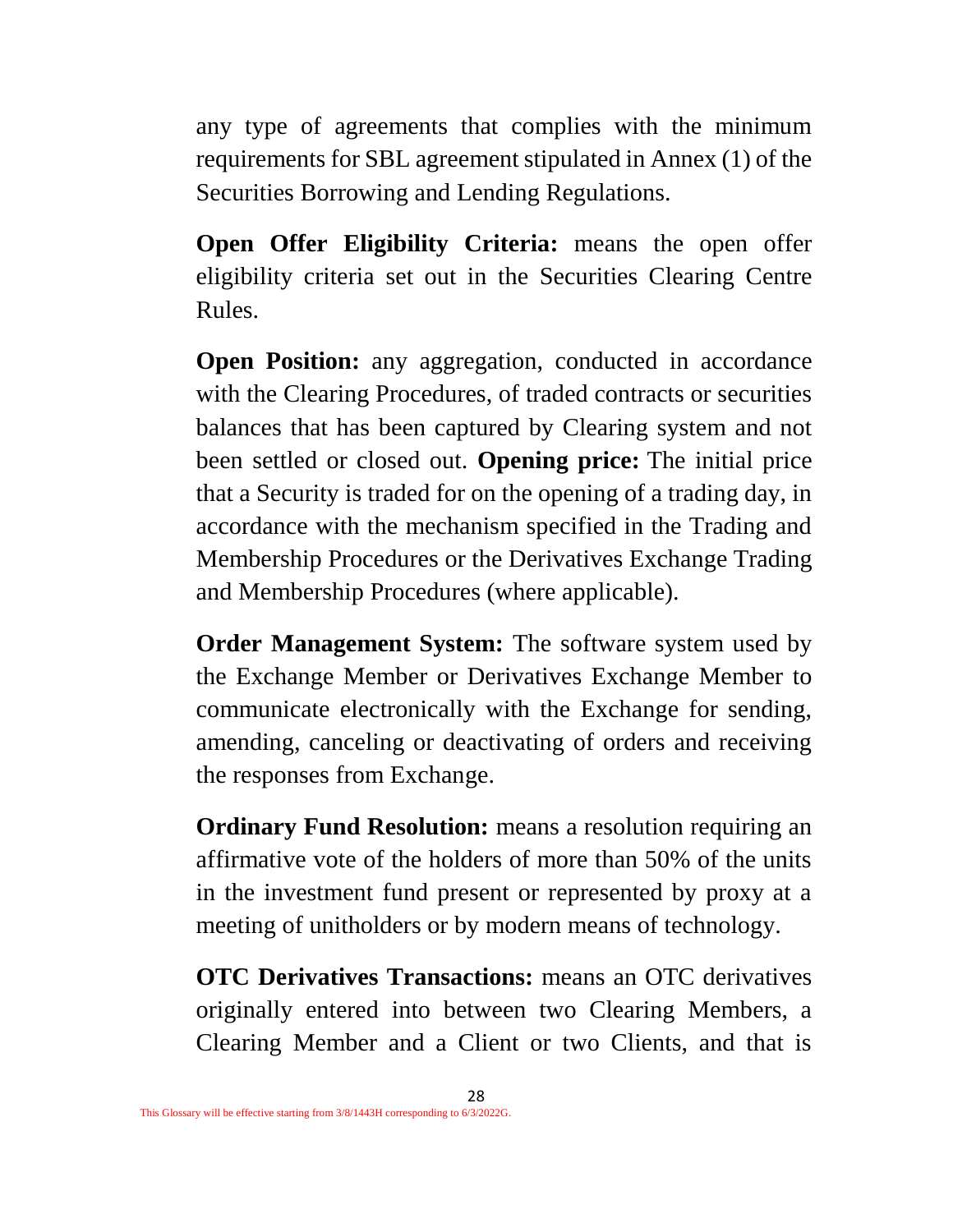submitted for registration with the Clearing House in accordance with the Securities Clearing Centre Rules.

**Over the Counter:** outside the Trading System.

**Ownership Controls:** means Securities ownership restrictions and limits imposed by the Authority or any Regulatory Body in accordance with the provisions of the Securities Depository Centre Rules and the relevant Laws and Regulations.

**Ownership Limits:** means the percentages which represents the maximum limits on the ownership of an Investor or group of Investors in a security or type of securities imposed by the Authority or any other Regulatory Bodies where such investors of group of investors may exceed.

**Ownership Controls:** means the restrictions imposed on an Investor or group of Investors by the Authority or any other Regulatory Bodies to own in a security or type of securities.

**Parallel Market:** the market of the Exchange in which shares, that have been registered and offered pursuant to Part 7 of the Rules on the Offer of Securities and Continuing Obligations and have been admitted to listing pursuant to Part 8 of the Listing Rules, are traded.

**Parallel Market Offer:** an offer of shares for the purpose of listing and trading such shares on the Parallel Market made by an issuer to Qualified Investors or shareholders of that issuer who owned the shares in that issuer before they were listed.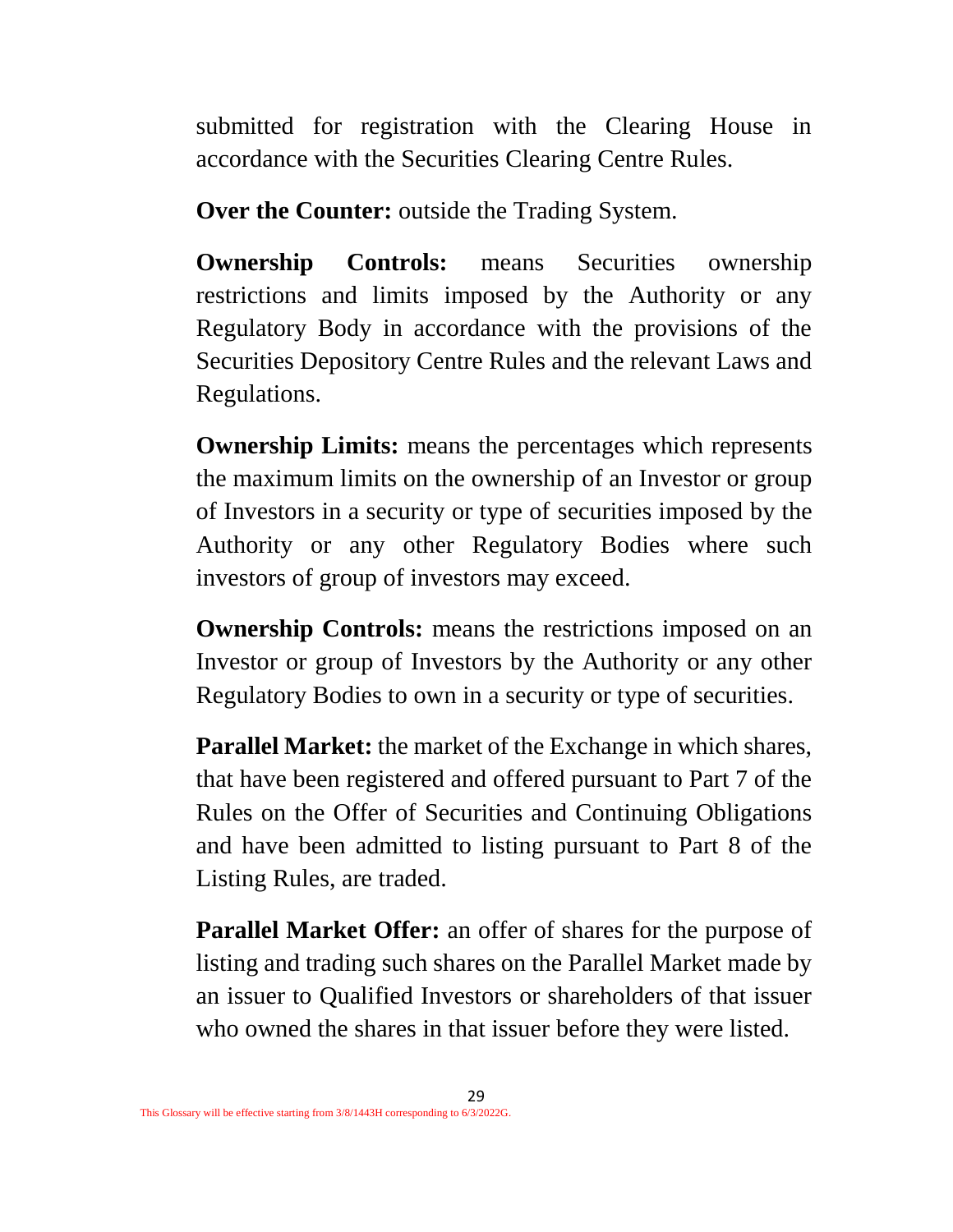**Partial Offer:** an offer (except for offers made by the same offeree company) subject to the Merger & Acquisition Regulations, made to all holders of the shares carrying voting rights in the offeree company to purchase a certain percentage of shares in the offeree company.

**Participant Account:** the Participant's Centre Account.

**Pass Through Service:** means a service which may be offered by the Clearing House in respect of Designated Transactions and Securities and traded transactions which do not satisfy the Open Offer Eligibility Criteria listed in Article 29 of the Securities Clearing Centre Rules, to facilitate their settlement without providing clearing services as detailed in Chapter VII of Part 3 of the Securities Clearing Centre Rules.

**Payment System - SAMA:** the Saudi Arabian riyal interbank express (SARIE) system or any other replacement thereto.

**Person:** any natural or legal person recognised as such under the laws of the Kingdom.

**Pledge:** any form of a security interest recognised under the laws of the Kingdom capable of taking effect in relation to a security.

**Porting Instructions:** means the instructions to the Clearing House, in such form as the Clearing House may require from time to time, provided by a Client and the Replacement Clearing Member appointed by such Client, which evidences the consent of such parties thereto to terminate all Affected Transactions in the name of the original Clearing Member in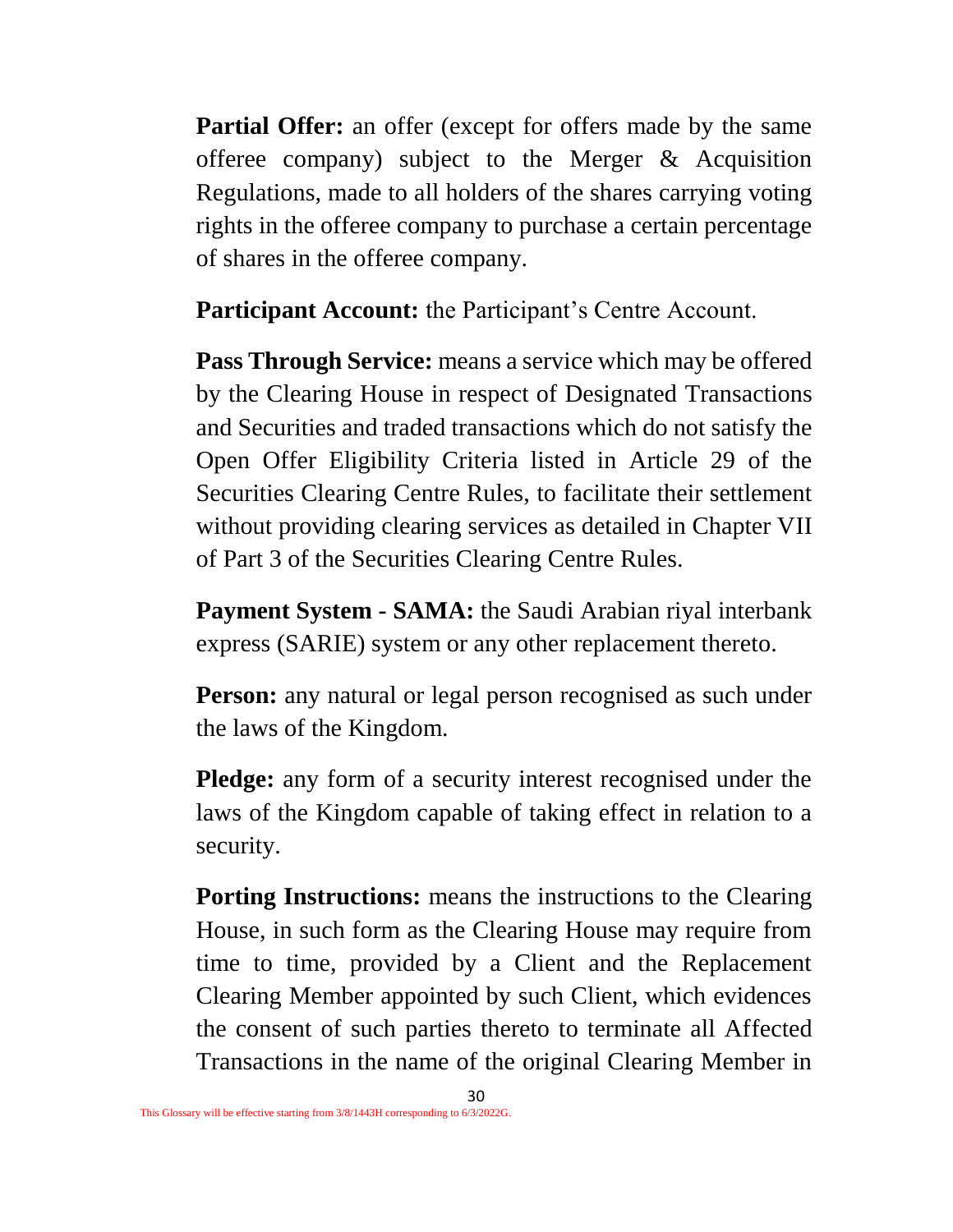respect of the Client Position Account relating to such Client and re-establishing the same with the Replacement Clearing Member.

**Position Account:** means a Client Position Account or House Position Account.

**Position Limit:** has the meaning given to that term in paragraph (a) of Article 32 of the Derivatives Exchange Trading and Membership Rules.

**Private Transaction:** transaction involving the purchase and/or sale of shares carrying Voting Rights in any company listed on the Exchange, negotiated between the Offeror and selling shareholder(s) of the Offeree Company without making an Offer or involving the other shareholders or directors of the Offeree Company.

**Prospectus:** the document required to offer securities in the Main Market or in the Parallel Market in accordance with the Capital Market Law and the Rules on the Offer of Securities and Continuing Obligations.

**Prudential Rules**: the Prudential Rules issued by the Board of the Authority.

**Public:** means in the Listing Rules persons other than the following:

- 1) affiliates of the issuer;
- 2) substantial shareholders of the issuer;
- 3) directors and senior executives of the issuer;
- 4) directors and senior executives of affiliates of the issuer;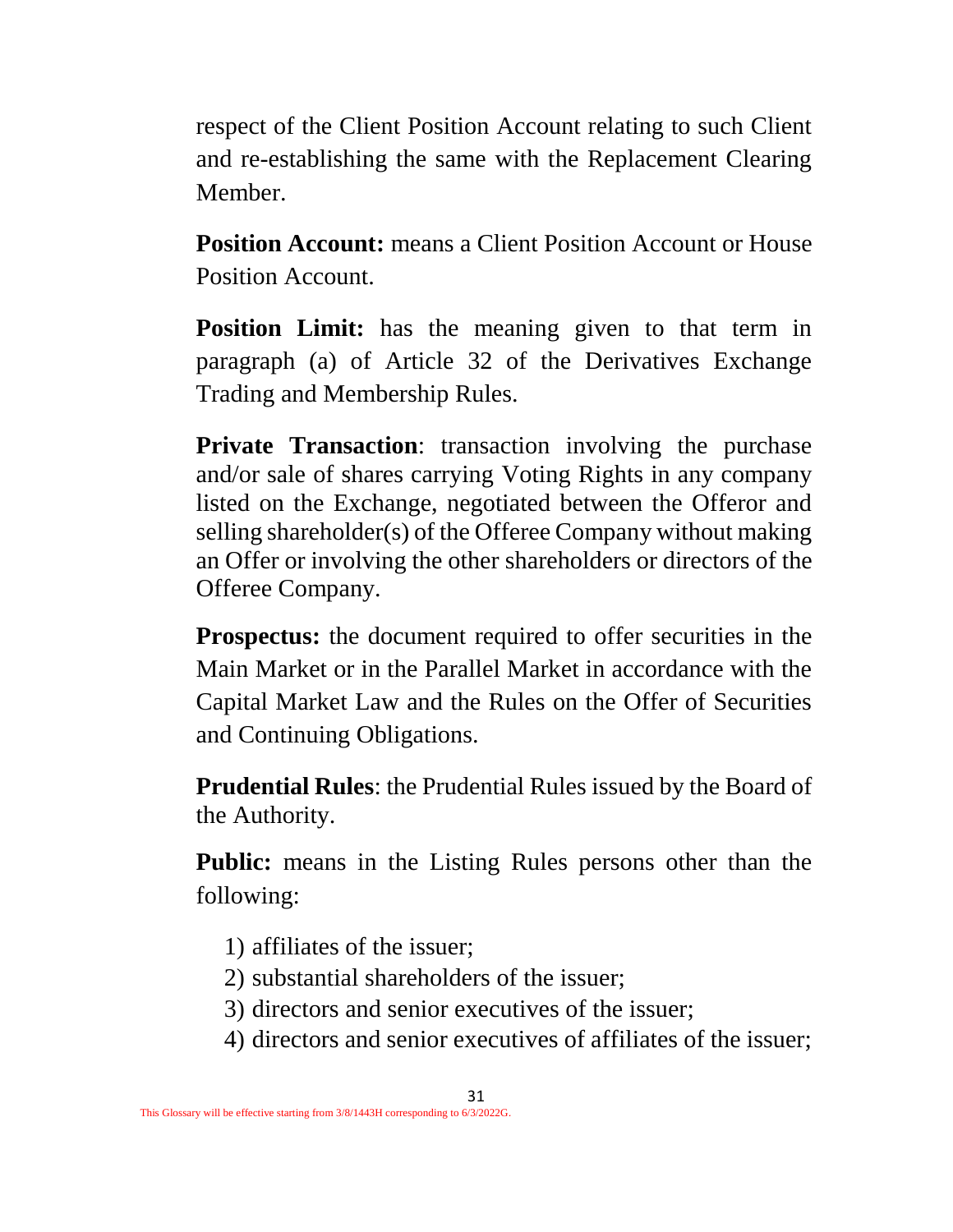- 5) directors and senior executives of substantial shareholders of the issuer;
- 6) any relative of persons described at  $(1)$ ,  $(2)$ ,  $(3)$ ,  $(4)$  or (5) above;
- 7) any company controlled by any persons described at (1), (2), (3), (4), (5) or (6) above; or
- 8) persons acting in concert, with a collective shareholding of (5%) or more of the class of shares to be listed.

**Qualified Investor:** for the purpose of Part 8 of the Listing Rules and the Securities Borrowing and Lending Regulations, any of the following:

- 1) Capital Market Institutions acting for their own account.
- 2) Clients of a Capital Market Institution authorised by the Authority to conduct managing activities provided that this Capital Market Institution has been appointed as an investment manager on terms which enable it to make decisions concerning the acceptance of an offer and investment in the Parallel Market on the client's behalf without obtaining prior approval from the client.
- 3) The Government of the Kingdom, any government body, any supranational authority recognised by the Authority or the Exchange, and any other stock exchange recognised by the Authority or the Depository Center.
- 4) Government-owned companies either directly or through a portfolio managed by a Capital Market Institution authorised to carry out managing activities.
- 5) Companies and funds established in a member state of the Cooperation Council for the Arab States of the Gulf.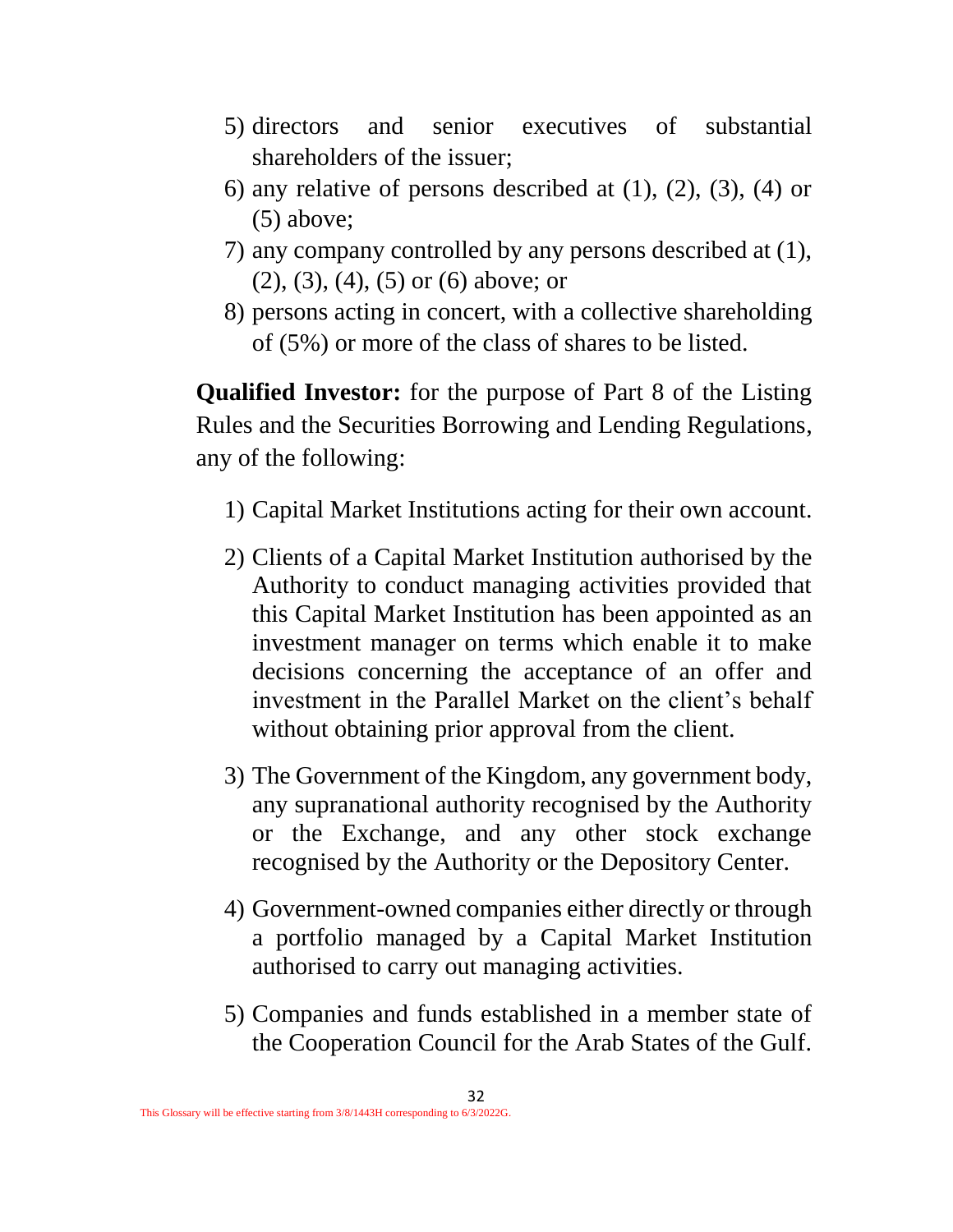- 6) Investment Funds.
- 7) Non-resident foreigners permitted to invest in the Parallel Market and who meet the requirements stipulated in the Guidance Note for the investment of Non-Resident Foreigners in the Parallel Market.
- 8) Qualified foreign financial institutions.
- 9) Any other legal persons allowed to open an investment account in the Kingdom and an account at the Depository Center.
- 10) Natural persons allowed to open an investment account in the Kingdom and an account at the Depositary Center, and fulfill any of the following criteria:
	- (a)has conducted transactions in security markets of not less than 40 million Saudi riyals in total, and not less than ten transactions in each quarter during the last twelve months.
	- (b) his net assets is not less than 5 million Saudi Riyals.
	- (c)works or has worked for at least three year in the financial sector.
	- (d) holds the General Securities Qualification Certificate which is recognised by the Authority.
	- (e)holds professional certificate that is related to securities business and accredited by an internationally recognized entity.
- 11) Any other persons prescribed by the Authority.

**Real Estate Investment Traded Fund:** a real estate investment fund which its units are publicly offered pursuant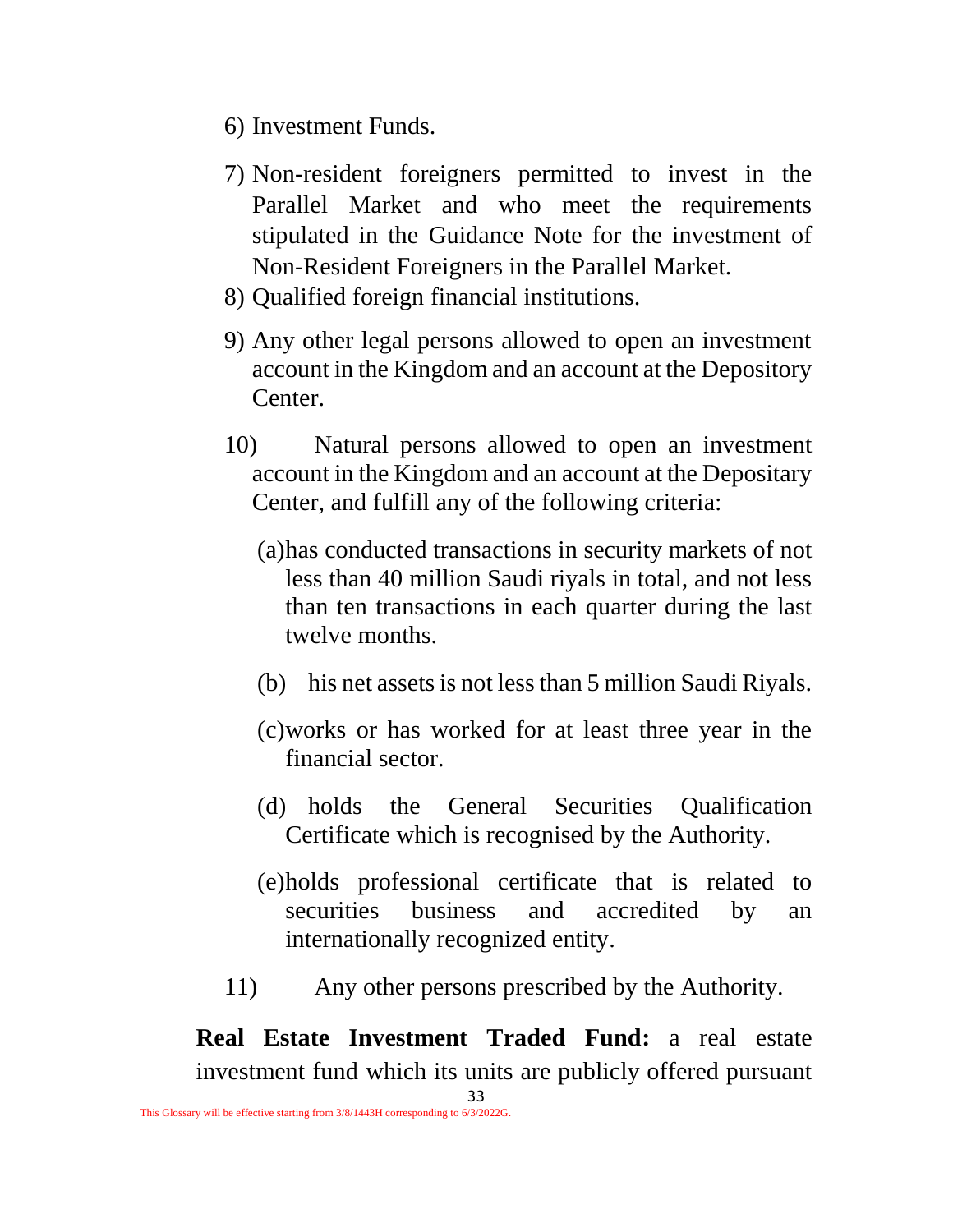to the Real Estate Investment Traded Funds Instructions and for which an application for listing is submitted to the Exchange or where its units are listed on the Exchange.

**Real Estate Investment Traded Funds Instructions (REIT):** the Real Estate Investment Traded Funds Instructions issued by the Board of the Authority.

**Registered Restriction:** restriction registered in the Depository and Settlement System in accordance with the provisions of the Securities Depository Centre Rules, which restricts the ownership of Deposited Securities or conducting any action on them, whether such restriction is contractual, regulatory, judicial or otherwise.

**Registered Trader:** A person registered with the Exchange who is responsible for conducting trading activities for the Exchange Member and its clients by accessing to the Trading System.

**Registration:** the registration of securities with the Authority, or where the context permits, the application to the Authority for registration and offer of securities.

**Regulatory Body:** any regulatory body in the Kingdom.

**Related party:** 1) In relation to senior executives or directors or a single shareholder holding majority of the shares, a related party means any of the following:

(a) Husband, wife and minor children (shall be jointly referred to as "person's family"); or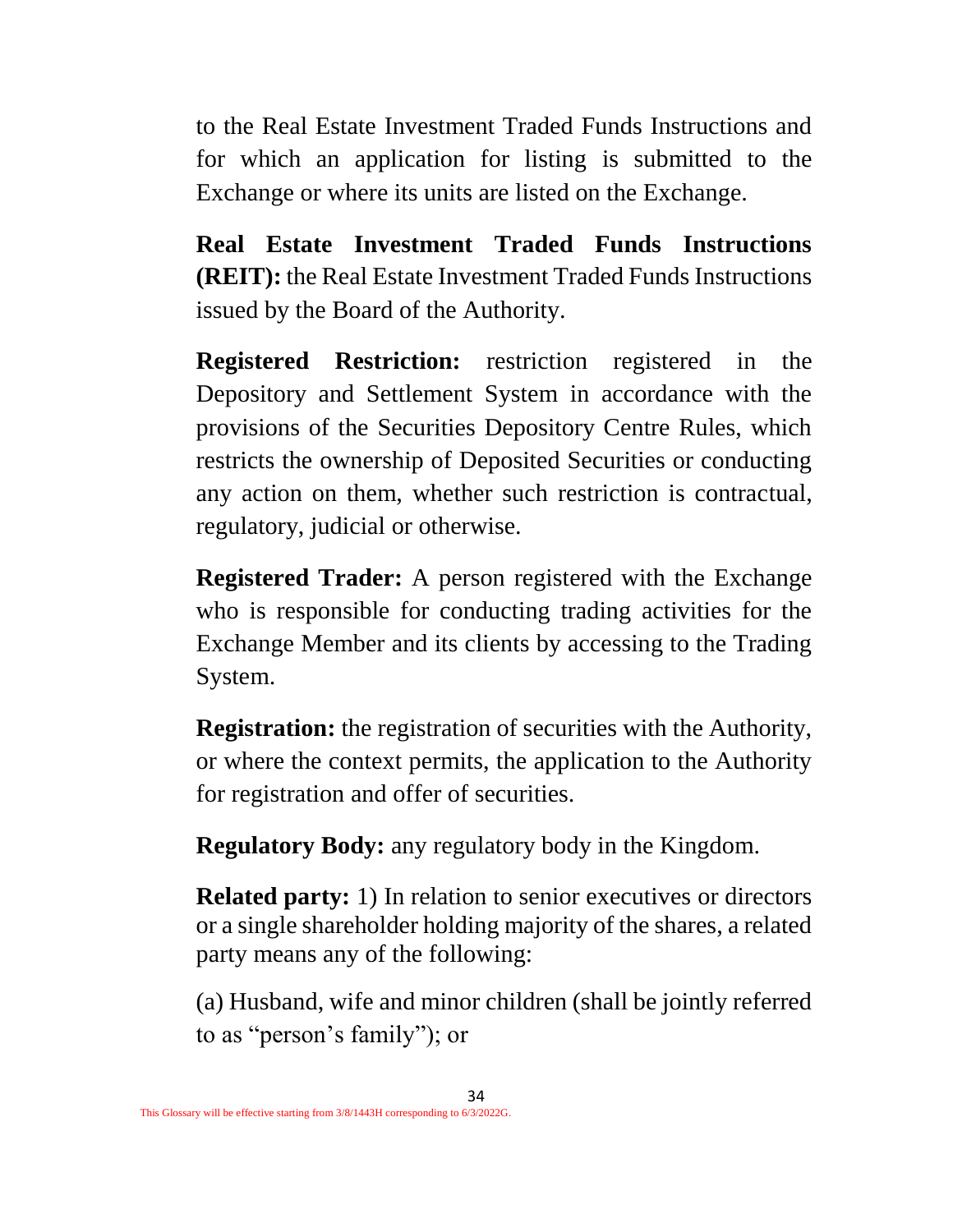(b) Any company that a person or any member or more of the person's family has an interest in, or that a person and any member or more of the person's family are jointly interested in, whether directly or indirectly, which enables them to:

• Vote or control the votes of 30% or more of the voting rights in the general assembly in relation to all or most of the issues presented therein; or

• Appoint or dismiss directors having the majority of the voting rights in the board meetings in relation to all or most of the issues presented therein.

2) In relation to a company holding a majority of the shares, a related party means any of the following:

(a) Any other company that is a subsidiary, holding, or affiliate that is owned by the same parent company;

(b) Any company in which the directors are used to take instructions from the company that holds a majority of the shares; or

(c) Any company that falls within the scope of both paragraphs (a) and (b), and any company that the company which holds a majority of the shares is interested in its capital, whether directly or indirectly, which enables it to:

• Vote or control the votes of 30% or more of the voting rights in the general assembly in relation to all or most of the issues presented therein; or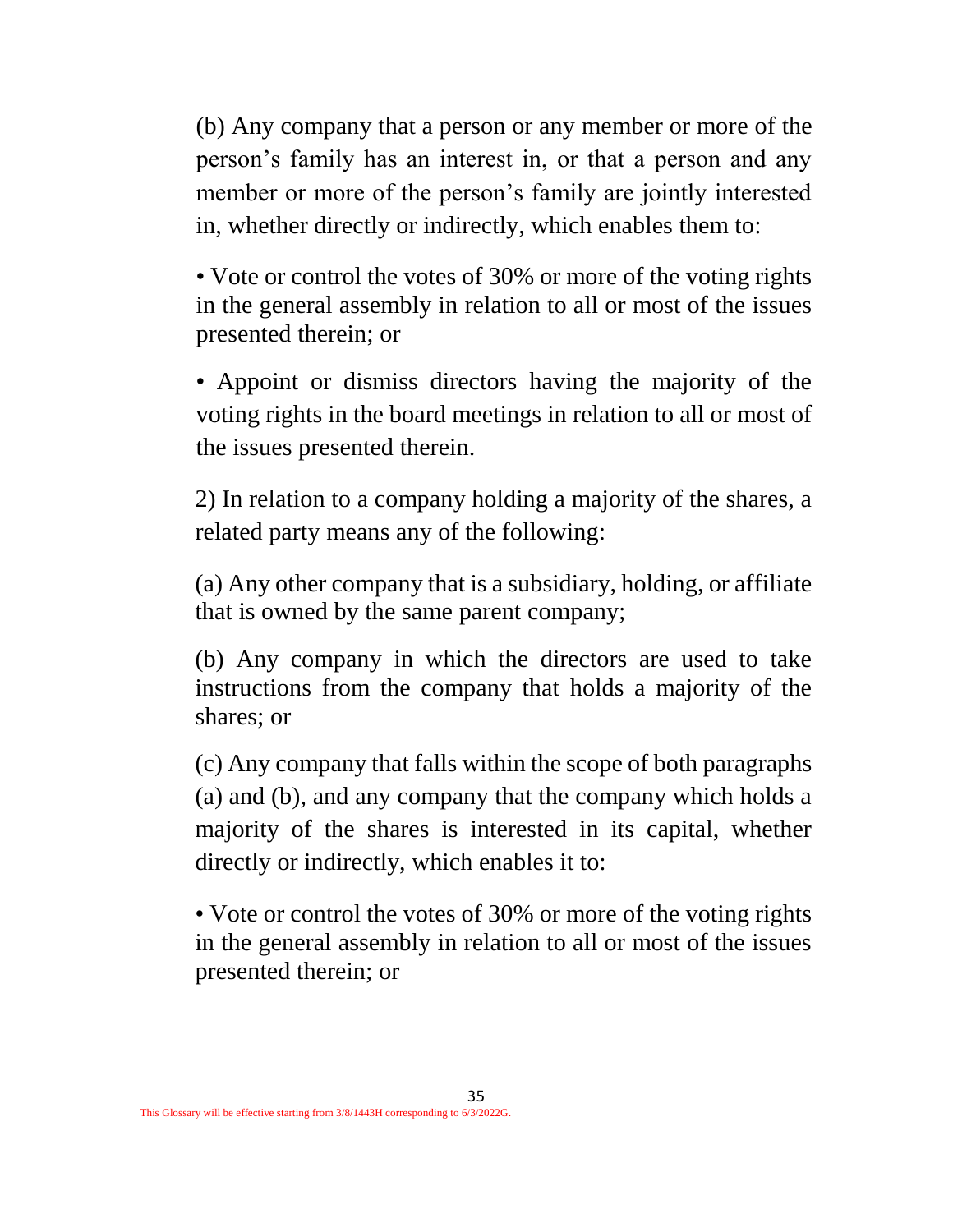•Appoint or dismiss directors having the majority of the voting rights in the board meetings in relation to all or most of the issues presented therein.

**Releasing Settlement:** means where a Custody Member or the Depository Centre or the CCP remove a hold from pending settlement instructions.

**Relevant Transaction Type:** means, with respect to each Default Fund, the Cleared Transactions that are attributable to such Default Fund as detailed by the Clearing House from time to time in the Clearing Procedures.

**Replacement Clearing Member:** means, in relation to a Client and clearing services, the Clearing Member appointed by a Client who will be acting as a replacement Clearing Member in the event of the occurrence of an Event of Default with respect to such Client's original Clearing Member.

**Request to Cancel:** means where a Custody Member or the CCP request to cancel settlement instructions as specified in the Depository Centre Procedures.

**Resignation Effective Date:** has the meaning given to it in Article 20 of the Securities Clearing Centre Rules.

**Restricted Account:** an account opened at the Centre, which Securities trading cannot be executed through, except upon instructions from the Authority.

**Reverse takeover:** it shall mean where a listed company makes an offer of new shares in itself to the shareholders of an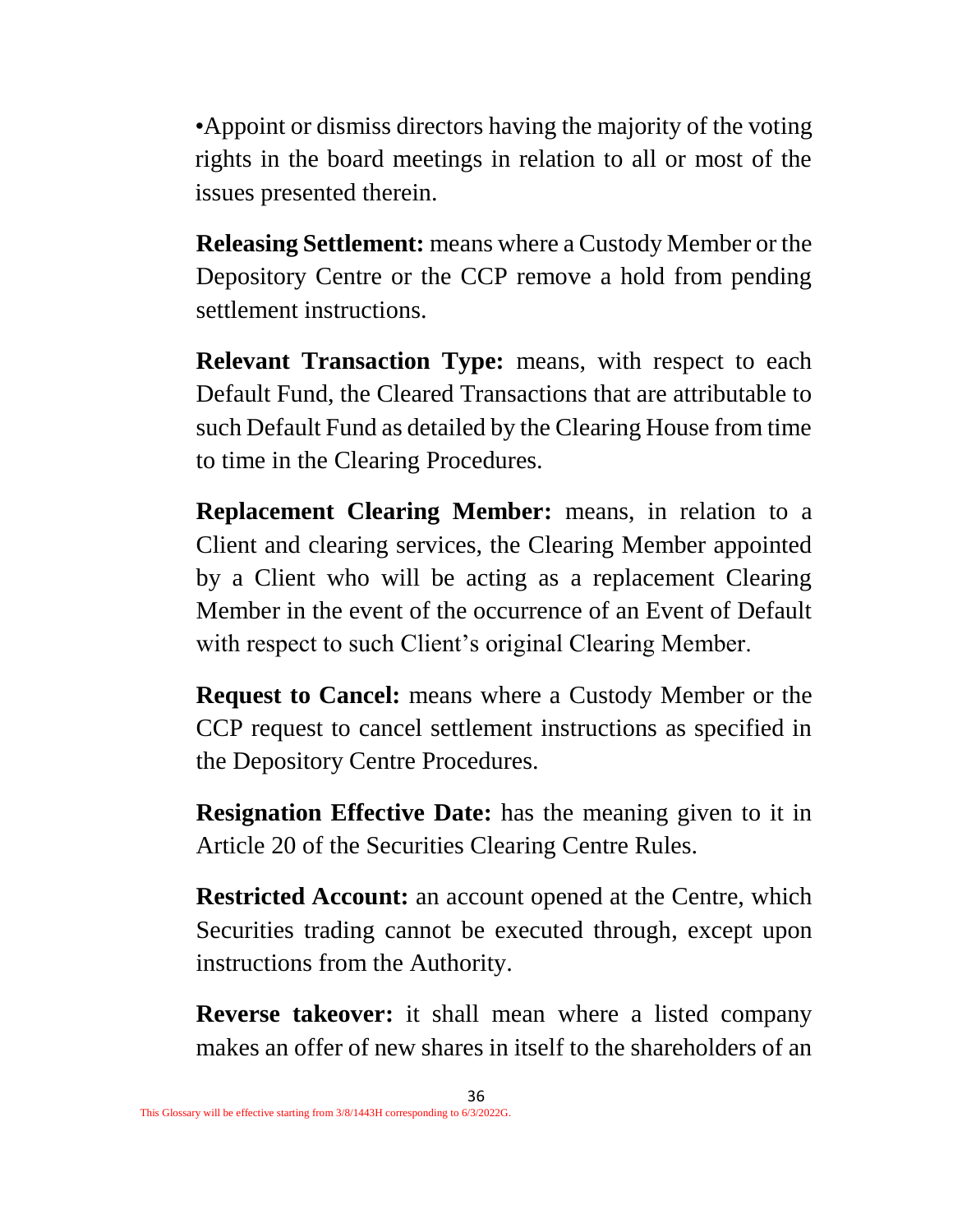unlisted company on the Exchange for their shares and theses new shares will represent more than 50% of the listed company voting shares after the acquisition.

**Rights issue:** an offer of additional shares to existing shareholders which enables those shareholders to subscribe in proportion to their existing holdings.

**Risk Limit:** means the limit on the credit exposure the Clearing House can accept with respect to each Clearing Member. Risk Limit is a concentration management tool to assist the Clearing House in monitoring and mitigating the credit risk of each Clearing Member.

**Rules for Special Purposes Entities:** the Rules for Special Purposes Entities issued by the Board of the Capital Market Authority

**Rules on the Offer of Securities and Continuing Obligations:** the Rules on the Offer of Securities and Continuing Obligations issued by the Board of the Authority.

**SAMA:** the Saudi Central Bank.

**Securities:** in accordance with Article 2 of the Capital Market Law, Securities shall mean:

- a. convertible and tradable shares of companies;
- b. tradable debt instrument issued by companies, the government, public institutions or public organisations;
- c. investment units issued by investment funds;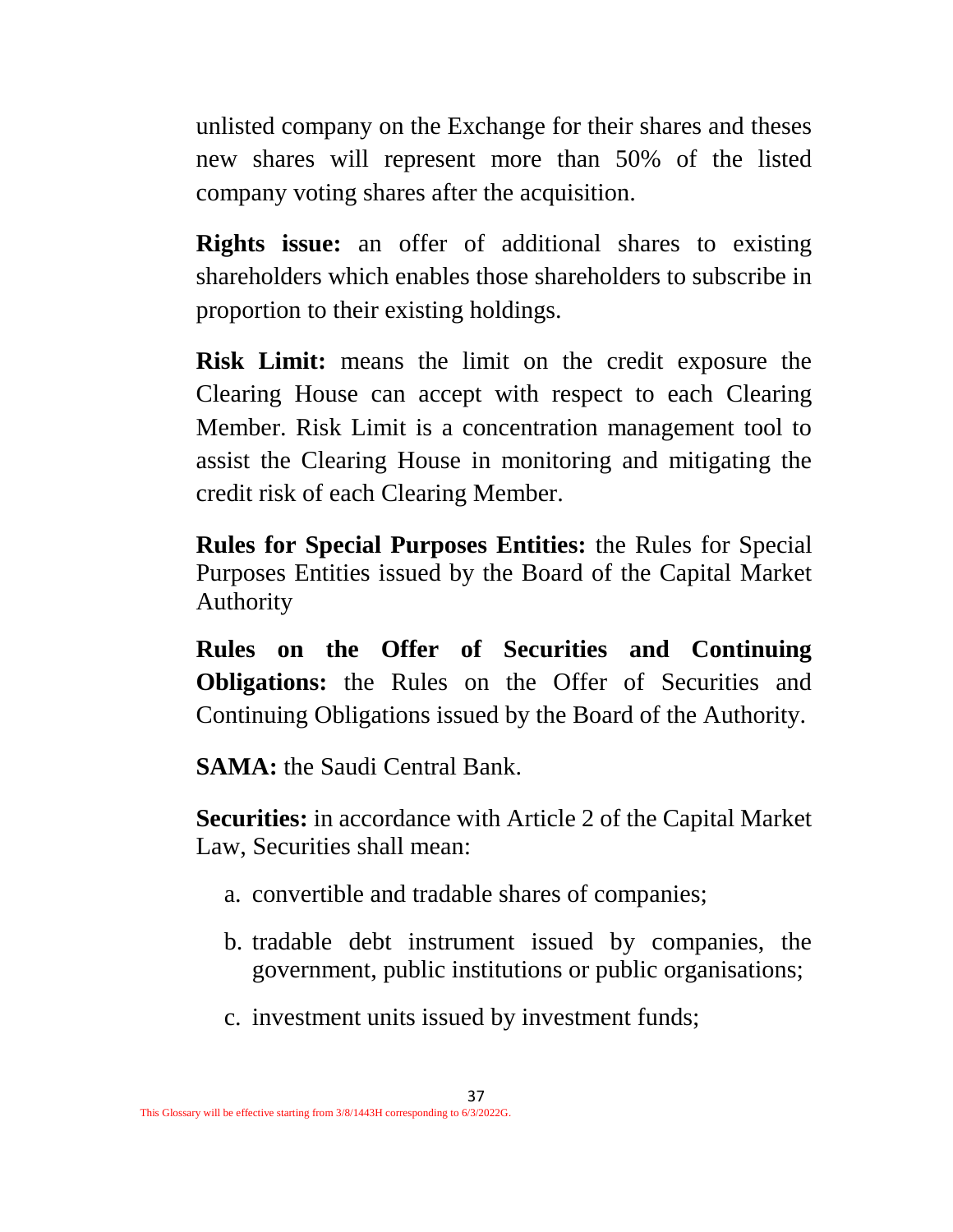- d. any instruments representing profit participation rights, any rights in the distribution of assets or either of the foregoing; and
- e. any other rights or instruments which the Board of the Authority determines should be included or treated as Securities.

**Securities Borrowing and Lending Regulations or SBL Regulations:** the Securities Borrowing and Lending Regulations proposed by the Board of Directors of the Exchange and approved by the Board of the Authority.

**Securities borrowing and lending transaction or SBL transaction**: a transaction in the form specified in paragraph (b) of Article 3 of the SBL Regulations and entered into in accordance with the conditions set out in the SBL Regulations.

**Securities Business Regulations:** means the Securities Business Regulations issued by the Board of the Authority.

**Securities Central Counterparty (CCP):** Securities Central Counterparty authorised by the Authority.

**Securities Clearing Centre Rules:** means the Securities Clearing Centre Rules proposed by the Board of Directors of the Clearing House and approved by the Board of the Authority.

**Securities Depository Centre Rules:** The Securities Depository Centre Rules proposed by the Board of Directors of the Depository Centre and approved by the Board of the Authority.

38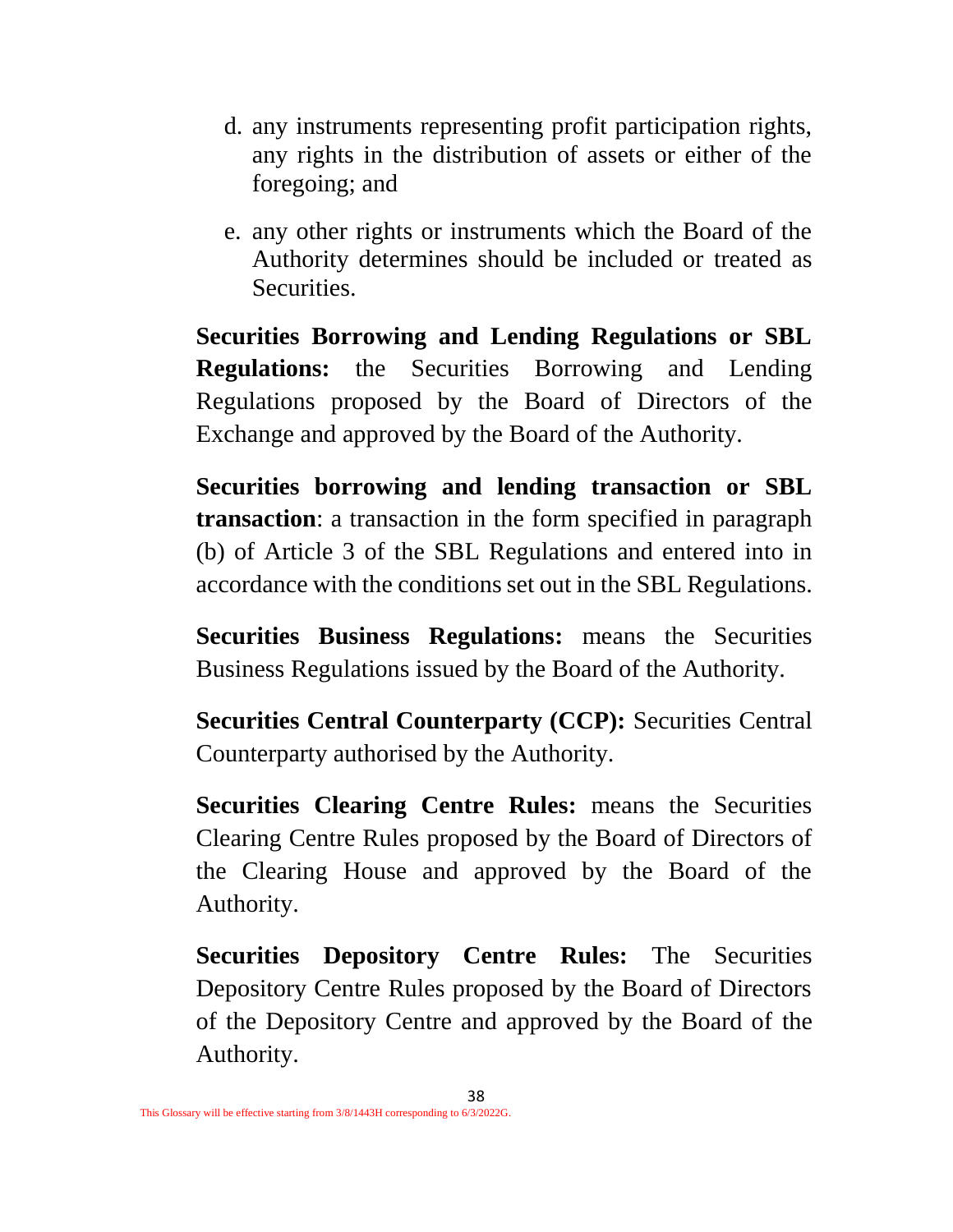**Securities Ownership Register:** a register that shows the identity of the owners of a certain category of the issuer's Securities.

**Seller:** the seller party in a transaction.

**Senior executives:** any natural person to whom the governing body of the firm, or a member of the governing body of the firm, has given responsibility, either alone or jointly with others, for management and supervision and either reports to:

1) the governing body directly;

2) a member of the governing body; or

3) the CEO.

**Settlement Instructions:** means instructions issued by one of the following persons:

- 1) The Securities Central Counterparty House (CCP) in relation to settlement transactions;
- 2) The Depository Centre in relation to rights subscription; or
- 3) Custody Member in relation to ownership transfer without executing transaction or SBL agreements.

**Settlement Member:** a person who has obtained the Centre membership of settlement category.

**Share:** a share of any company, wherever incorporated. The definition of "share" includes every instrument having the characteristics of equity.

**Shareholders' circular:** the document required in the context of certain capital alterations of an issuer pursuant to the Rules on the Offer of Securities and Continuing Obligations to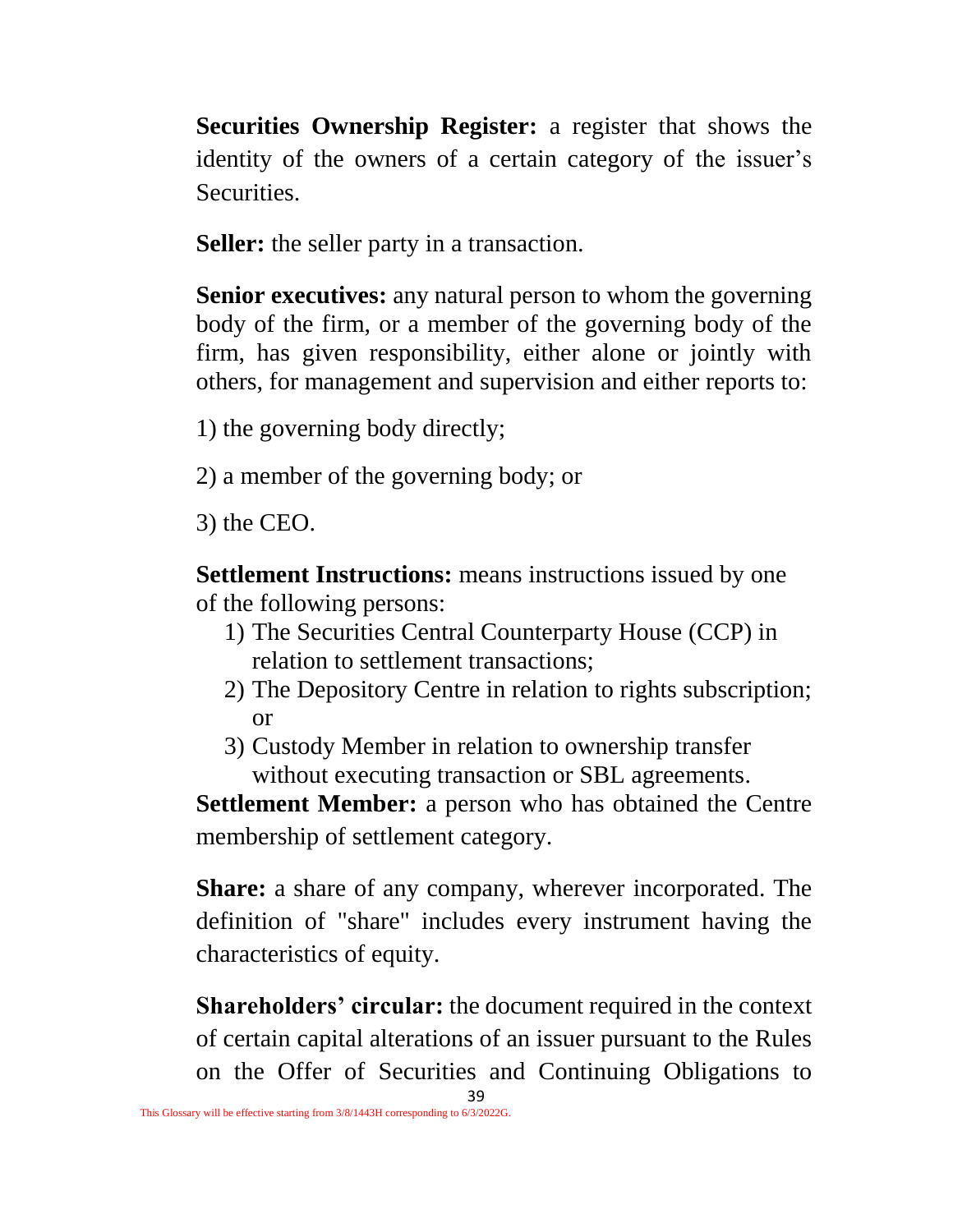enable the shareholders to make an informed vote at the relevant general assembly.

**Short Selling Regulations**: the Short Selling Regulations proposed by the Board of Directors of the Exchange and approved by the Board of the Authority.

**Short selling transaction**: a transaction in the form specified in paragraph (b) of Article 3 of the Short Selling Regulations and entered into in accordance with the conditions set out in the Short Selling Regulations.

**Small Trade:** Means in the Main Market, a trade with a value less than (15,000) SAR and in the Parallel Market, a trade with a value less than (2,500) SAR.

**Special Account:** a Centre Account opened for a special purpose in accordance with the provisions of the Securities Depository Centre Rules.

**Special purposes entity:** means an entity established and licensed to issue debt instruments under the Rules for Special Purposes Entities.

**Spin-Off**: a type of Demerger where all or a portion of the shares in the spun-off entity/new entity to be formed to hold the asset, are distributed on a pro-rata basis to the Listed Company's shareholders as dividend, resulting in a full separation of the two entities in a single transaction. In a Spin-Off transaction a portion of the shares of the spun-off entity/ new entity to be formed to hold the asset, may be offered to

40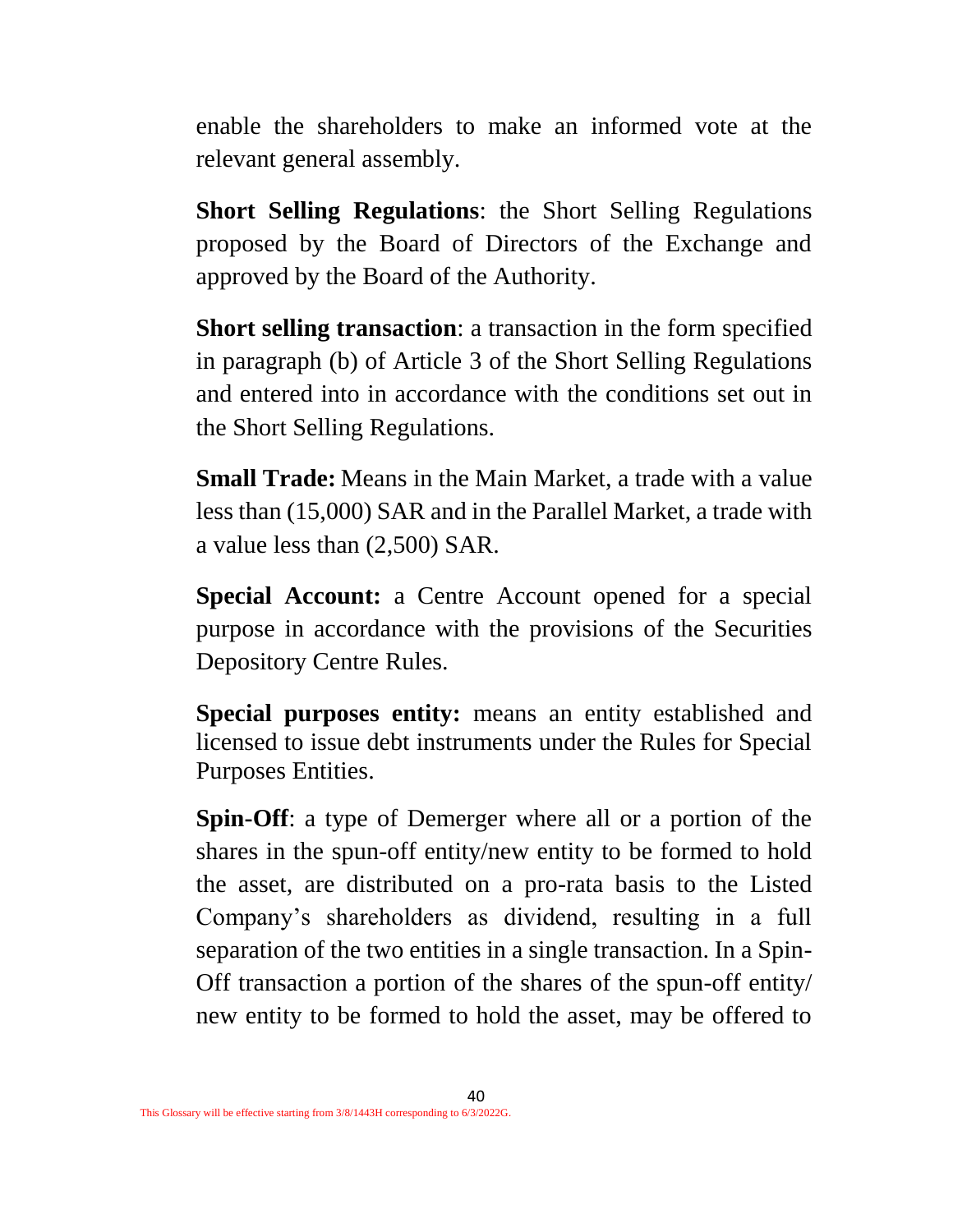the public through a public offering and listing on the Exchange.

**Split-Off:** a type of Demerger transaction where the Listed Company makes an offer to its shareholders to exchange their parent shares which will be acquired by the Listed Company as treasury shares, in exchange for all or a portion of the shares of the spun-off entity/ new entity to be formed to hold the asset.

**Sponsor:** the person responsible for sponsoring the special purposes entity in accordance with the Rules for Special Purposes Entities.

**Submitting Orders:** Submitting orders in the specified channels as specified in the Trading and Membership Procedures or the Derivatives Exchange Trading and Membership Procedures (where applicable).

**Supplemental Default Fund Contribution:** means the resources which the Clearing House may call upon during a Capped Period to be given by each non-defaulting Clearing Member with respect to each Default Fund in which they participate to support the obligations of the Clearing House, as further defined at Article 62 of the Securities Clearing Centre Rules.

**Target:** the subject of a Reverse Takeover, consisting of either businesses, assets or an unlisted company.

**Technical Equipment:** An Exchange Member's or Derivatives Exchange Member's hardware and software, including the Order Management System, that are used for conducting trading activities on the Trading System or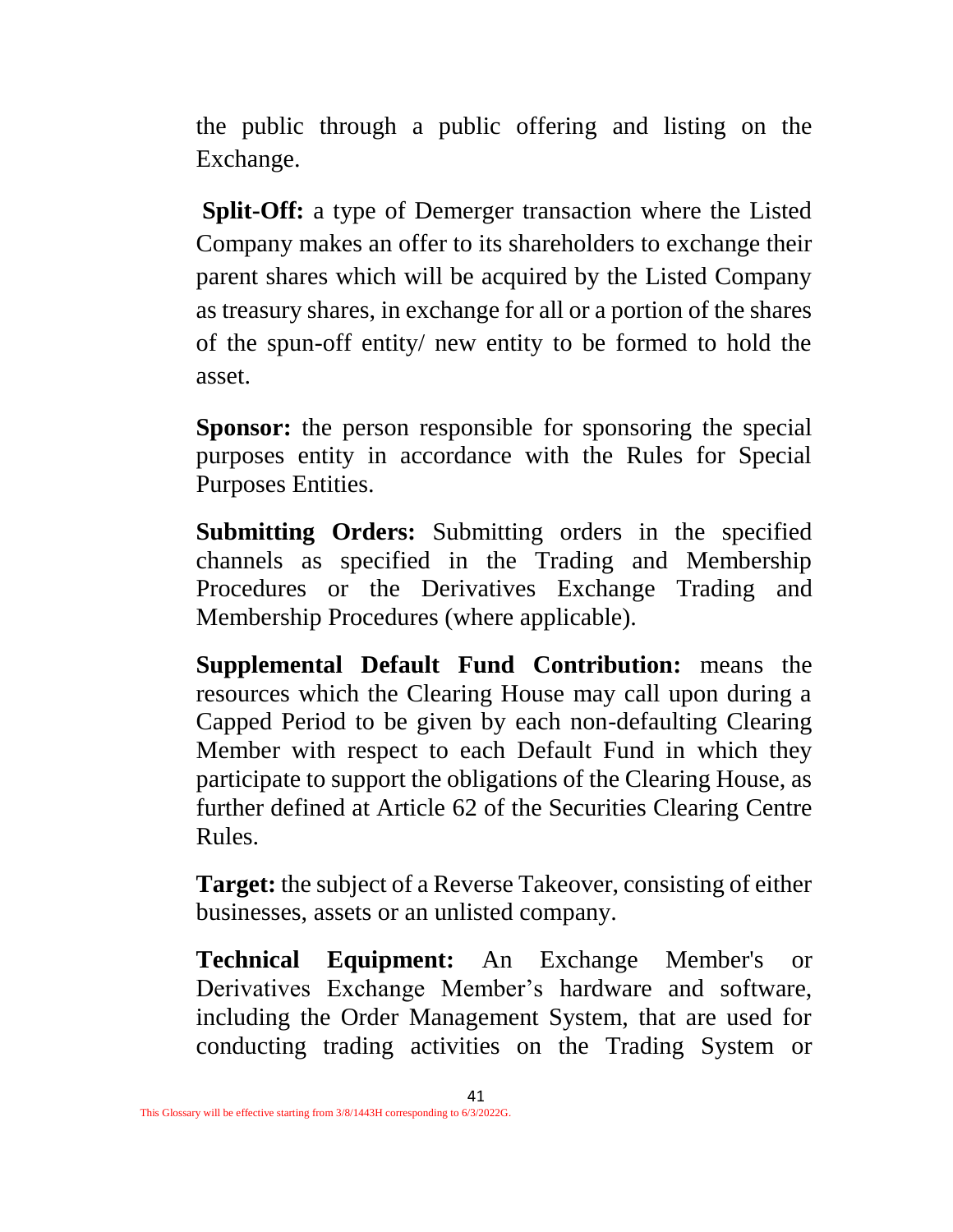Derivatives Trading System (where applicable) and for connecting the Exchange Member thereto.

**Technical Procedures:** The mechanisms relevant to listing and trading securities to execute transaction including settlement, clearing, ownership registration, transfer and deposit of securities including, but not limited to, the following:

- 1. Exchange procedures emerging from the Exchange Rules to regulate securities trading, listing and post trade procedures including the registration, depositing and settlement of securities;
- 2. The procedures of listed securities classification and the standards of market sectors identification, and setting up the necessary amendments in accordance with the practices used in this area;
- 3. The procedures of continuously amending reference price of the cross listed securities;
- 4. The procedures of cancelling the transmitted orders resulting from technical error in the trading system;
- 5. The procedures of trading suspension of a specific security in emergency situations and lifting the trading suspension in accordance with the provisions of the Trading and Membership Rules;
- 6. Providing and cancelling Market Maker status and specifying the maximum number of market makers on a specific security and apply requirements for all mechanisms relevant to market making;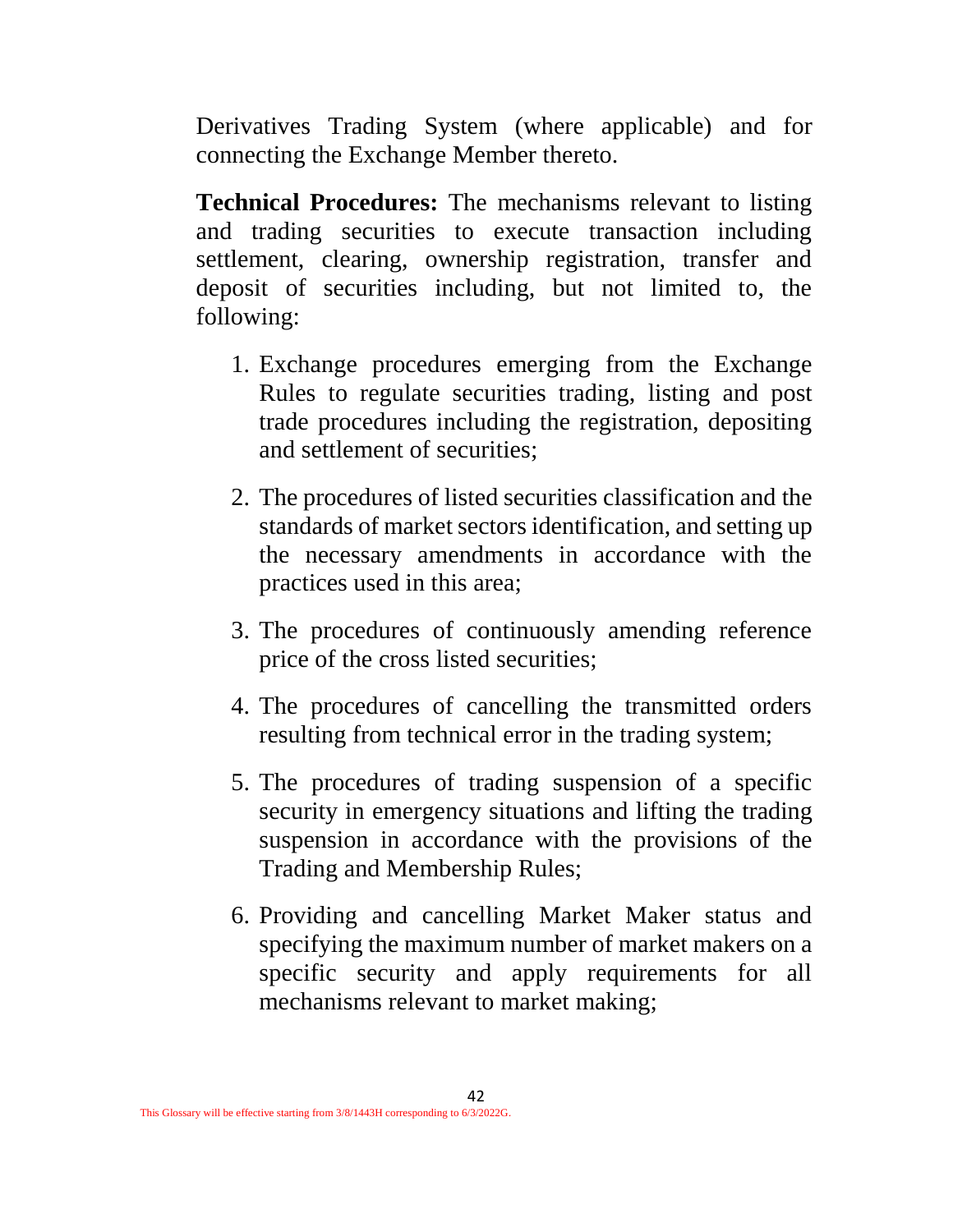- 7. The procedures relevant to indices including implementing, amending and cancelling a new index and approve the calculation methodology of the relevant index and the standards of inclusion and exclusion of a certain securities from the calculation of the index; and
- 8. The procedures relevant to information security and connection requirements to all the Exchange, Depository Centre and Clearing Centre systems for beneficiaries of market services.

**Temporary trading halt:** the suspension of trading in the securities during the trading period.

**Tick size:** The minimum price movement for a listed security as specified in the Trading and Membership Procedures or the Derivatives Exchange Trading and Membership Procedures (where applicable).

**Tradable Rights:** Tradable securities that entitle right holders to subscribe to new shares offered during a capital increase.

**Traded:** in relation to Securities, it shall mean Securities traded in the Exchange.

**Trade Management:** trade management is a post-trade activities offered under Clearing System that enable to average pricing, splitting and rectifying trades.

**Trading Account:** means an account established by each Clearing Member and Non-Clearing Member with the Clearing House, which will reflect the trading activity of such party on the Exchange.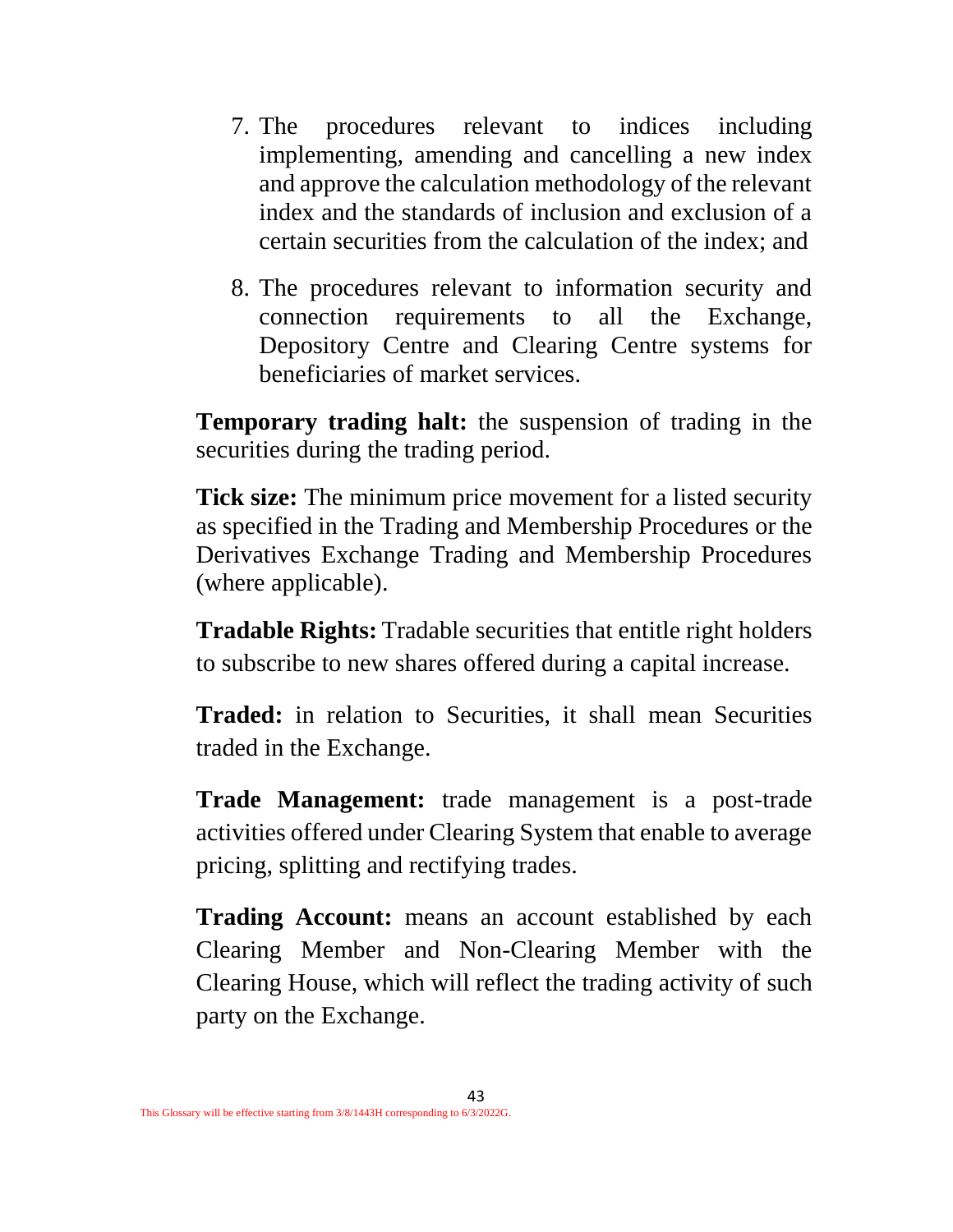**Trading and Membership Procedures:** The Trading and Membership Procedures approved by the Board of Directors of the Exchange emerging from the Trading and Membership Rules.

**Trading and Membership Rules:** The Trading and Membership Rules proposed by the Board of Directors of the Exchange and approved by the Board of the Authority.

**Trading Day:** A Day where trading is available as determined by the Exchange from time to time.

**Trading Limits:** means trading limits imposed by the Clearing House or the relevant General Clearing Member on the Exchange Member in accordance with Securities Clearing Centre Rules.

**Trading System:** all electronic systems used by the Exchange for trading in Listed Securities or any supporting system thereof.

**Transaction:** Means in the Exchange Rules, a purchase or sell transaction executed through the Trading System or over the counter on Deposited Securities. Means in the Derivatives Exchange Trading and Membership Rules, a purchase or sell transaction of derivatives product executed through the Derivatives Trading System.

**Transfer Account:** means a special account opened by the Custody Member under the Capital Market Institution's name, in accordance with the provisions of Article 49 of the Securities Depository Centre Rules.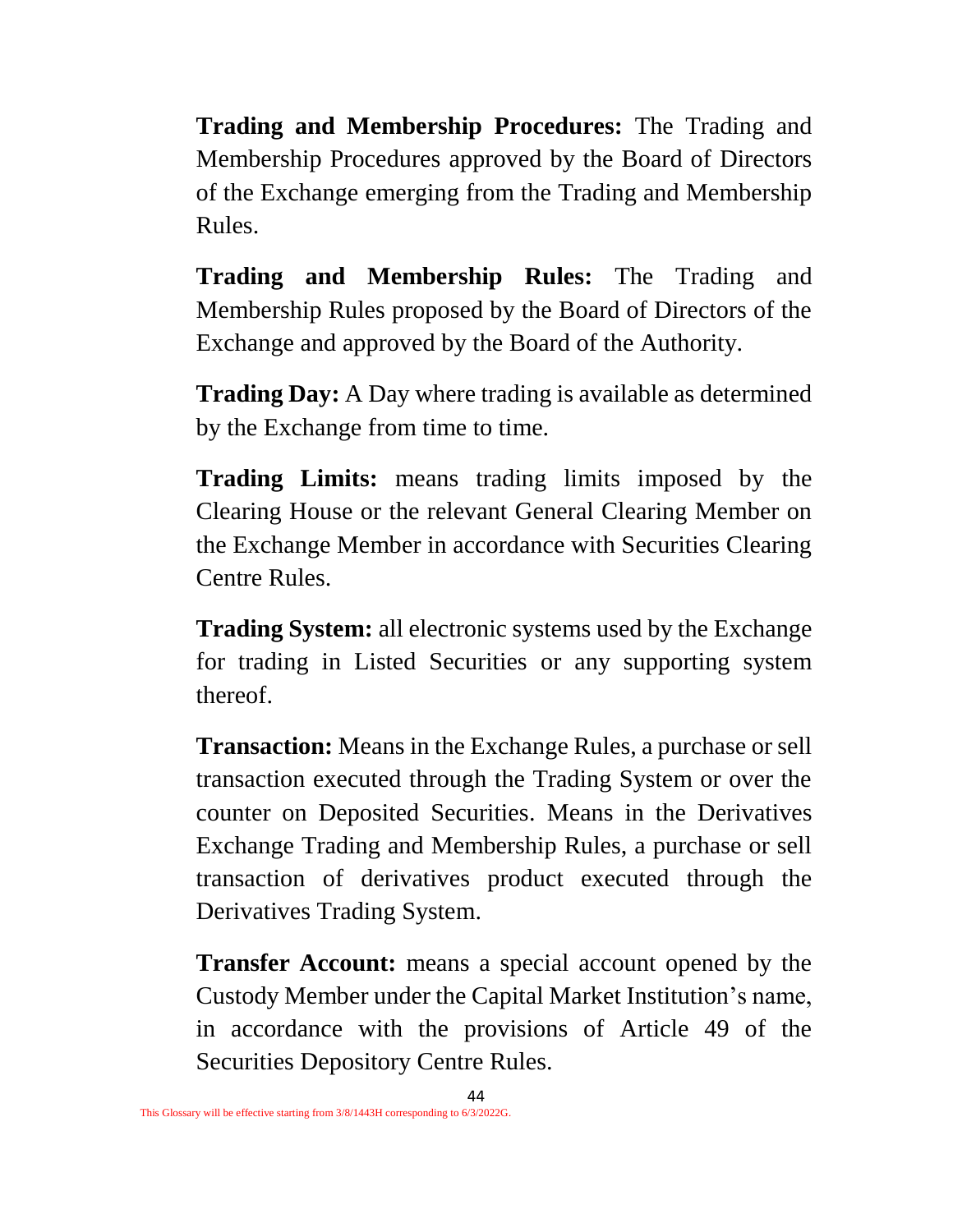**Transferor Clearing Member:** has the meaning given to it in paragraph (a) of Article 40 of the Securities Clearing Centre Rules.

**Transferee Clearing Member:** has the meaning given to it in paragraph (a) of Article 40 of the Securities Clearing Centre Rules.

**Transmitting Orders:** Sending Orders to the Trading System or Derivatives Trading System (where applicable) through the Exchange Member's or Derivatives Exchange Member's systems.

**Underlying Asset:** are the assets or indices upon which a derivative's price is based.

**Unitholder:** a person who owns units in an investment fund.

**Unitholders from the public:** for the purpose of the Real Estate Investment Traded Funds and the Closed-Ended Investment Traded Funds, means unitholders who own units in the fund other than the following:

1) any unitholder owning (5%) or more of the fund's units.

2) the fund manager and its affiliates.

3) the fund's board of directors.

**Unlisted:** in relation to Securities, it shall mean Securities that are unlisted in the Exchange.

**Upfront Default Fund Contribution:** means the pre-funded resources given by each Clearing Member with respect to each